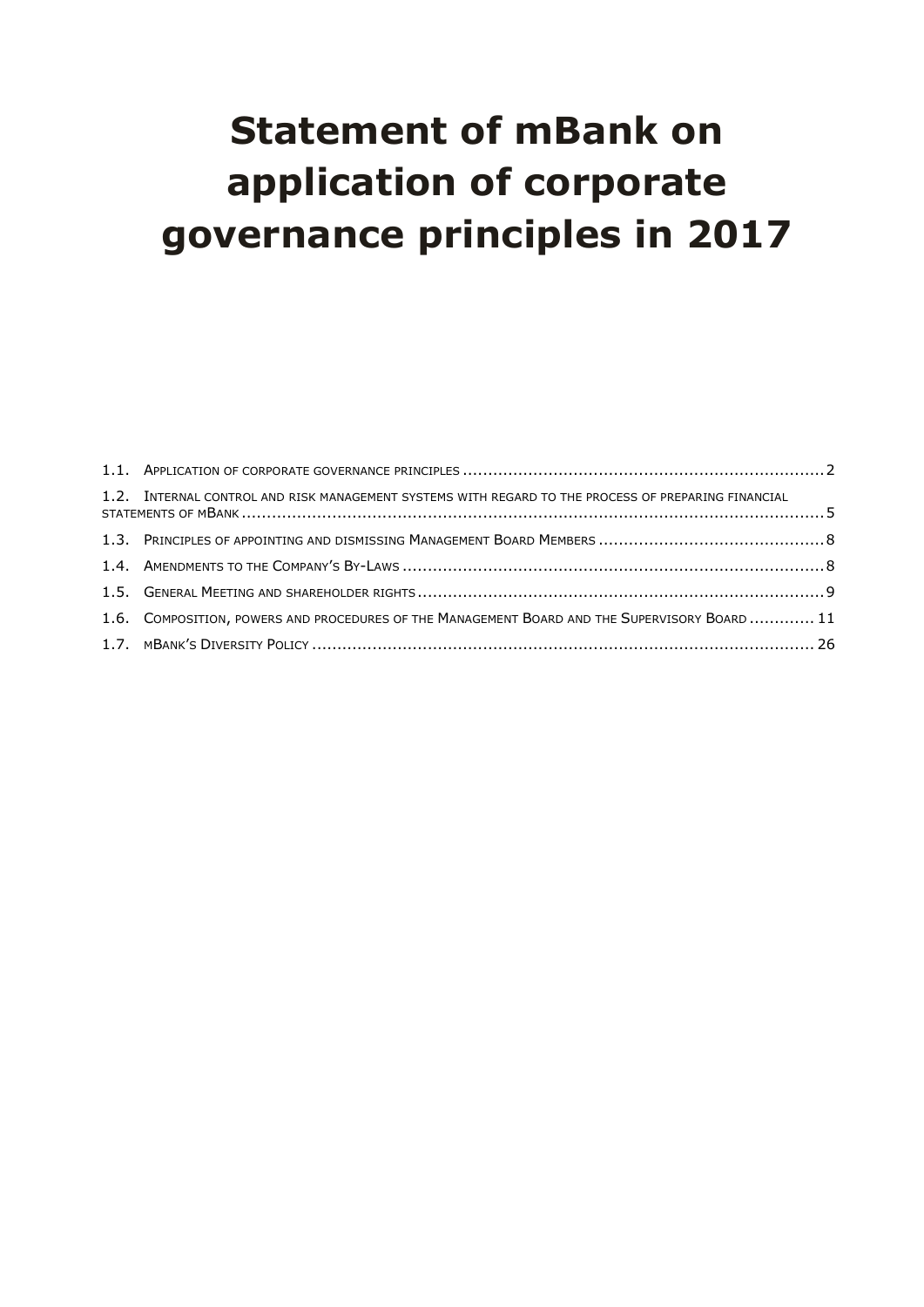# **1. Statement of mBank on application of corporate governance principles in 2017**

# <span id="page-1-0"></span>**1.1. Application of corporate governance principles**

The general corporate governance principles applicable at mBank, i.e. regulations and procedures determining the guidelines regarding the bank's authorities' actions, in particular towards stakeholders, arise from statutory regulations, in particular from the Code of Commercial Companies and Partnerships and the Banking Law Act, the provisions regulating the operation of the capital market and the rules laid down in the following documents: "Best Practice for WSE Listed Companies 2016", "Principles of Corporate Governance for Supervised Institutions" issued by the Polish Financial Supervision Authority on July 22, 2014 and the "Code of Banking Ethics" issued by the Polish Bank Association.

In 2017, the bank applied the corporate governance principles contained in the "Best Practice for WSE Listed Companies 2016", issued by the Warsaw Stock Exchange by way of Resolution No. 26/1413/2015 of the Supervisory Board of Giełda Papierów Wartościowych w Warszawie S.A. (the Warsaw Stock Exchange) dated October 13, 2015. These principles have been valid as of January 1, 2016.

The text of the "Best Practice for WSE Listed Companies 2016" is available on the website of the Warsaw Stock Exchange, in the section dedicated to the corporate governance of listed companies [https://www.gpw.pl/best-practice.](https://www.gpw.pl/best-practice)

The "Principles of Corporate Governance for Supervised Institutions" are available on the website of the Polish Financial Supervision Authority

[\(https://www.knf.gov.pl/dla\\_rynku/regulacje\\_i\\_praktyka/zasady\\_ladu\\_korporacyjnego\)](https://www.knf.gov.pl/dla_rynku/regulacje_i_praktyka/zasady_ladu_korporacyjnego).

## **Best Practice for WSE Listed Companies 2016**

From among the detailed principles of the "Best Practice for WSE Listed Companies 2016", mBank does not apply principle no. VI.Z.2., which reads as follows: "To tie the remuneration of members of the management board and key managers to the company's long-term business and financial goals, the period between the allocation of options or other instruments linked to the company's shares under the incentive scheme and their exercisability should be no less than two years". The principles for granting variable components of remuneration at mBank are compliant with Resolution No. 258/2011 of the Polish Financial Supervision Authority (PFSA) of October 4, 2011, drafted in response to EU Directive CRD III and CEBS guidelines (Committee of European Banking Supervisors; at present, EBA – European Banking Authority) and consistent with EU Directive CRD IV, the provisions of which do not provide for the premise specified in item VI.Z.2. of the Best Practice for WSE Listed Companies 2016 as a condition for awarding the bonus. The principles for granting variable components of remuneration at mBank are compliant with the Regulation of the Minister of Development and Finance of March 6, 2017, on the Risk Management System, the Internal Control System, the Remuneration Policy as well as the Detailed Method for Banks' Internal Capital Assessment (Journal of Laws of 2017, item 637) and EBA's Guidelines on sound remuneration policies (EBA/GL/2015/22) of June 27, 2016, which do not provide for the premise indicated in item VI.Z.2 as a condition for granting a bonus.

In 2017, the bank started to comply with principle II.Z.8., which reads as follows: "The chair of the audit committee should meet the independence criteria referred to in principle II.Z.4.", in connection with the changes in the composition of the Audit Committee following the appointment of a new Supervisory Board by the 30<sup>th</sup> Annual General Meeting of mBank S.A. on March 30, 2017. Previously, the bank did not comply with the above principle as the Audit Committee was chaired by a Member of the Supervisory Board who was related with the majority shareholder of mBank.

Moreover, from among all recommendations specified in the "Best Practice for WSE Listed Companies 2016", mBank does not apply the following recommendations:

**I** items 2 and 3 of recommendation IV.R.2, which refer to conducting a General Meeting with the use of means of electronic communication. Item 2 concerns ensuring two-way communication in real time during the General Meeting, which allows shareholders to speak from a different location, whereas item 3 is related to exercising the voting right in person or by proxy during the General Meeting.

For many years, mBank has broadcast General Meetings in real time, however, without the possibility to engage in two-way online communication by allowing shareholders to speak during the General Meeting from a different location.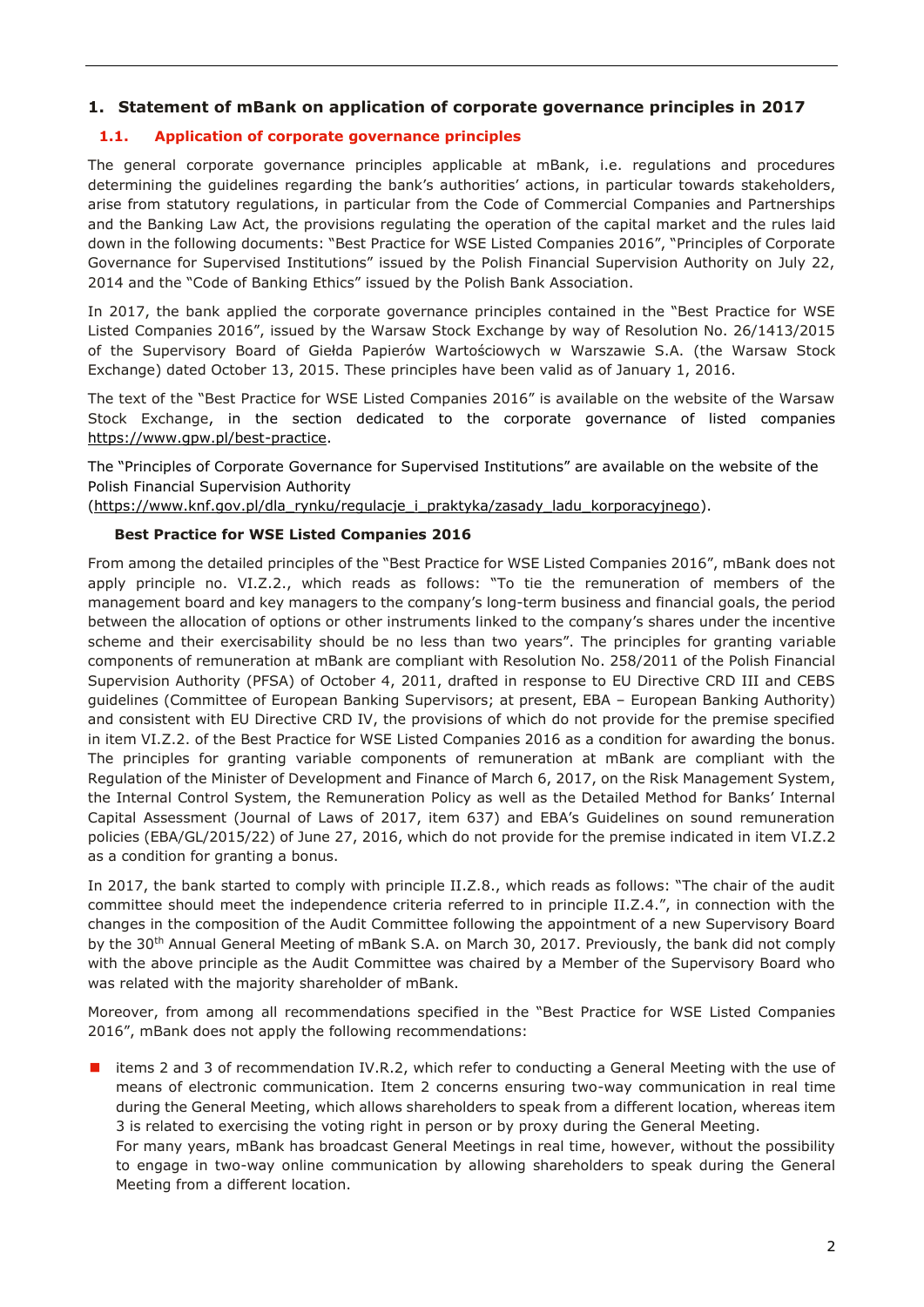The bank's By-laws and the Standing Rules of the General Meeting do not provide for the possibility to actively participate in General Meetings with the use of means of electronic communication. Moreover, in the opinion of the Management Board of the bank, the organisation of General Meetings with the use of means of electronic communication involves additional legal, organisational and technical risks. mBank has a stable majority shareholder, while a large part of minority shareholders are represented at each General Meeting even if participation in General Meetings with the use of means of electronic communication is not available.

 $\blacksquare$  recommendation VI.R.3. concerning the remuneration committee. The recommendation stipulates, among others, that it is required that at least the majority of the committee members be independent. At mBank, the Remuneration Committee of the Supervisory Board is composed of four members, including one independent member. Three members do not meet the criterion of independence.

## **Principles of Corporate Governance for Supervised Institutions**

The "Principles of Corporate Governance for Supervised Institutions" cover relations with shareholders and clients, issues relating to the organisational structure, ensuring an effective and efficient internal control system, as well as the risks of business activities.

mBank has adopted the "Principles of Corporate Governance for Supervised Institutions", excluding the principles laid down in Article 8 (4) and Article 16 (1).

The principle in Article 8 (4), which reads as follows: "A supervised institution, when justified by the number of shareholders, should strive for facilitating the participation of all shareholders in the meeting of the General Meeting of the supervised institution, among others, through ensuring the possibility of electronic active participation in the meetings of the General Meeting", is similar to recommendation IV.R.2 of the "Best Practice for WSE Listed Companies 2016". As a large part of mBank's shareholders are represented at General Meetings, with a view to mitigating the risk inherent in active participation in General Meetings with the use of means of electronic communication, mBank has decided that non-compliance with the rule defined in Article 8 (4) was justified.

Likewise, mBank does not comply with the rule defined in Article 16 (1), which reads as follows: "It is proper that meetings of a management body shall be held in Polish. In case of need, necessary assistance of an interpreter should be ensured."

The non-compliance derives from the fact that all Members of mBank's Management Board speak fluent English. Communication without an interpreter is more effective as discussions and decisions can be made without the participation of a third party (interpreter). In some circumstances, the participation of an interpreter could make discussions at Management Board meetings more difficult or prolonged due to the complex nature of issues under discussion as well as the specialised language. Furthermore, given that Management Board meetings review information that constitutes the company's secret, it is legitimate to limit to the bare minimum the participation of non-members of the Management Board in its meetings. At the same time, most of mBank's Management Board Members speak Polish, which implies that the bank can be represented whenever participation of Management Board Members is required including communication in Polish without an interpreter. Furthermore, minutes of Management Board meetings as well as resolutions of mBank's Management Board are prepared in two language versions, ensuring compliance with the provisions of Article 16 (2) of the "Principles of Corporate Governance for Supervised Institutions".

The stand of shareholders as regards the "Principles of Corporate Governance for Supervised Institutions" was presented in resolution no. 31 of the 28th Annual General Meeting of mBank S.A. of March 30, 2015.

In the above resolution, the shareholders undertook:

- **to** participate in the performance of the statutory objectives of mBank, ensuring security of its operations and following its interest,
- not to violate the competence of other statutory bodies of mBank,
- to immediately solve any potential conflicts between shareholders to prevent infringing the interest of mBank and its clients.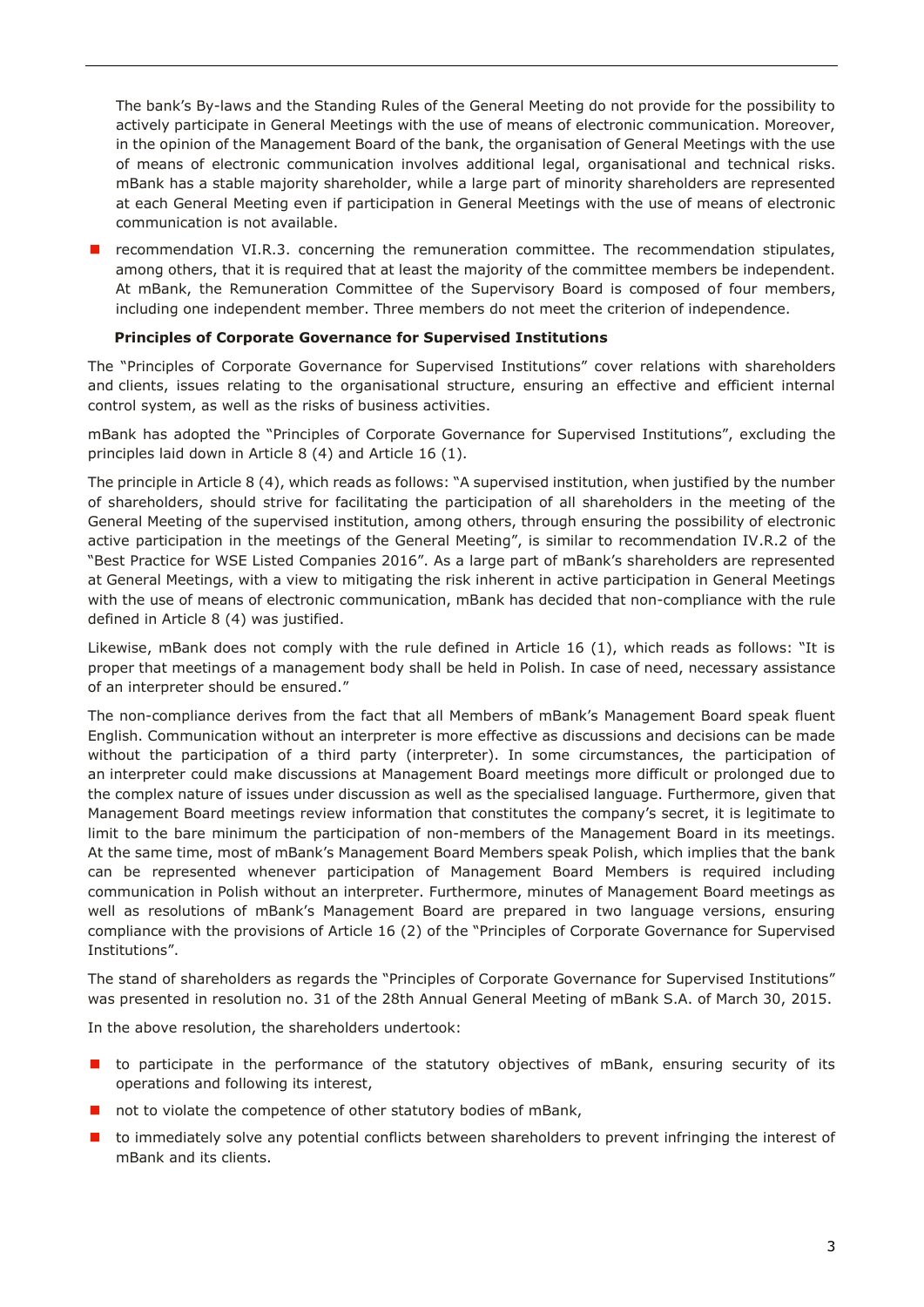- not to make decisions resulting in transferring assets from mBank to other entities, and in acquisition or alienation of or in conclusion of other transactions leading to mBank disposing of its assets under conditions other than market conditions or posing a threat to the security or interest of mBank; the individual rights will be granted to the given shareholder or shareholders when justified on the grounds of achieving significant objectives of mBank and not causing hindrance to proper functioning of the bodies of mBank or discrimination against other shareholders and reflected in the By-Laws of mBank,
- to provide, if needed, additional capital or grant financial support to the bank to the extent to which it is possible and compliant with authorisations, whereas it will only take place after the analysis of the entirety of reasons which led to such a necessity; the shareholders will take into consideration the possibility of providing support from the point of view of their financial situation, provisions of law and supervisory regulations the shareholders are bound to respect and considering the best interest of mBank and its clients.
- **If** to make decisions with regard to dividend payment depending on the need for maintaining an appropriate level of equity and on the achievement of strategic objectives of mBank and to take into consideration general and individual recommendations issued by the supervisory authorities,
- **n** to implement the recommendations of the KNF regarding the election of Members of the Supervisory Board of the Bank.

## **Code of Banking Ethics**

Apart from the corporate governance principles, mBank has for many years complied with best banking industry practices developed by the Polish Bank Association (ZBP). The currently applicable version of the "Code of Banking Ethics" was approved at the 25<sup>th</sup> General Meeting of the Polish Bank Association held on April 18, 2013. The "Code of Banking Ethics" is a set of principles referring to banks, their employees and persons acting as intermediaries in banking activities. The "Code of Banking Ethics" includes two parts: the "Code of Best Banking Practice" and the "Code of Employee Ethics". The "Code of Banking Ethics" is available on the website of the Polish Bank Association [\(http://zbp.pl/dla-bankow/zespoly-rady-i](http://zbp.pl/dla-bankow/zespoly-rady-i-komitety/dzialania-w-obszarze-legislacyjno-prawnym/komisja-etyki-bankowej)[komitety/dzialania-w-obszarze-legislacyjno-prawnym/komisja-etyki-bankowej\)](http://zbp.pl/dla-bankow/zespoly-rady-i-komitety/dzialania-w-obszarze-legislacyjno-prawnym/komisja-etyki-bankowej).

## **The model of values and behaviours of mBank employees and the Rules on conduct towards business partners**

The bank's employees apply the Code of Conduct, which establishes the standards applicable in interactions between the bank's employees and the bank's business partners. This is meant to contribute to mutual trust. The guidelines related to behaviour include, among others, being guided by mBank's values, creating a sustainable corporate culture, corporate social responsibility, pursuing a responsible credit policy, treating relationships with clients in a responsible way, honesty in business relationships, applying established standards in relationships with clients and in internal relationships, avoiding conflicts of interest, responsible use of social media and simplifying communication.

It is also worth mentioning that mBank has defined behaviours which are most important from the perspective of the organisation and which facilitate achieving individual and team results as well as contributing to customer satisfaction. The model of values and behaviours applicable at the bank, which sets mBank's work standard, is based on the following organisational values: "client-centricity", "looking ahead", "simplifying", "commitment" and "professionalism".

#### **Information policy**

mBank pursues a transparent, open, and reliable information policy, which builds mutual trust and loyalty of investors. When implementing its information policy, mBank complies with requirements arising from provisions related to information confidentiality and security, which it must abide by as a public company and a supervised institution.

The main means applied by the bank in its information policy towards investors include:

- **E** current and periodic reports;
- **n** meetings, tele- and video-conferences of representatives of the Management Board and the Investor Relations, Group Strategy and Macro Research Department with investors and analysts, both in Poland and abroad;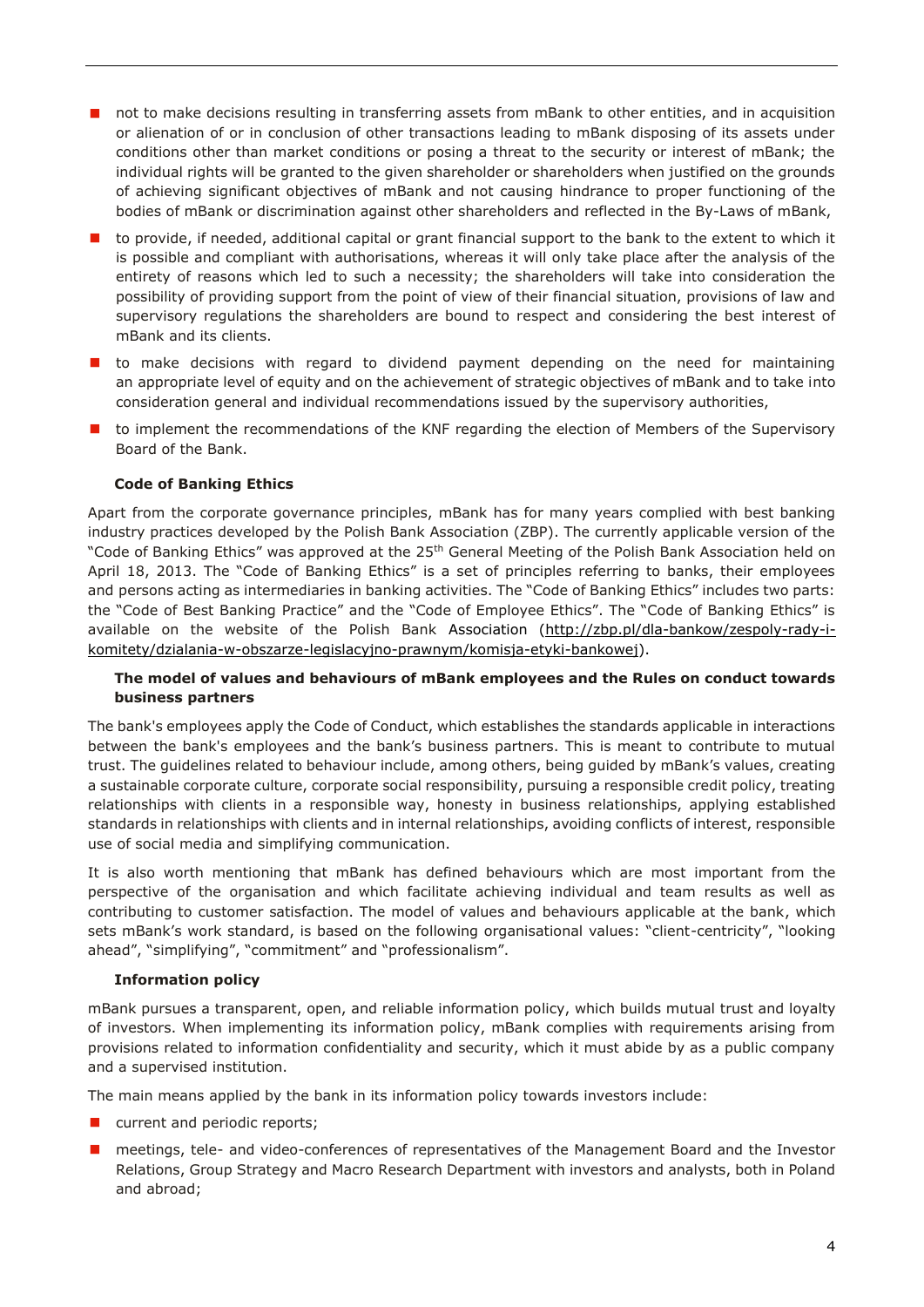- **E** quarterly presentations of financial results for investors and analysts provided directly and through interactive webcasts and teleconferences;
- **n** ongoing contact by phone or e-mail with analysts and investors, including sending Newsletters on a monthly basis and, if necessary, other informational materials;
- participation of the representatives of the bank in domestic and foreign investor conferences and roadshows in selected European countries and in the United States of America;
- **E** website of the company with a comprehensive investor relations section where information is published on, among others, the shareholders of mBank, the composition of the Management Board and Supervisory Board, General Meetings (including video recordings of General Meetings), ratings, the Euro Medium Term Note Programme, quotations of mBank's shares on the WSE, analysts' recommendations, the consensus on mBank Group's expected performance and the target share price. On mBank's website, there are annual, periodical and current reports and presentations, including presentations of the results of the Group for analysts and stock exchange investors as well as presentations for persons and entities investing in the bank's debt securities, an online version of the annual report enabling interactive access to the audited financial data, an investor's calendar and the mBank Analyser which makes it possible to analyse the financial and business data of mBank Group in different dimensions. In the section dedicated to corporate governance and best practice, the following is included: mBank's by-laws and rules of the bank's bodies, statements on the application of corporate governance principles and other required documents.

Feedback from investors provides a basis for drawing conclusions regarding future actions in the area of investor relations, among others, in respect of the scope of information materials. mBank ensures that every group of stakeholders is treated with equal care and attention when it comes to providing information. The bank treats all groups of stock exchange stakeholders equally and aims at providing individual investors with quick access to the material information on the company which can be accessed by institutional investors. It is worth mentioning that in 2017, as part of its actions targeted at individual investors, mBank participated in the WallStreet conference in Karpacz - Poland's biggest meeting of individual investors.

Open communication with shareholders during the General Meetings manifests itself, among others, in the following aspects:

- providing stakeholders with answers and explanations by the members of the bank's governing bodies,
- **D** broadcasting the General Meeting,
- **E** enabling media representatives to participate in the General Meeting.

## <span id="page-4-0"></span>**1.2. Internal control and risk management systems with regard to the process of preparing financial statements of mBank**

mBank is equipped with an internal control system which supports bank management by ensuring efficiency and effectiveness of the bank's operations, reliability of financial reporting, compliance with risk management rules of the bank, as well as compliance of the bank's operation with the law and internal regulations.

The internal control system encompasses the following:

- control function whose task is to ensure observance of control mechanisms concerning in particular risk management at the bank and which covers positions, groups of people and organisational units responsible for performance of tasks assigned to the function. The control function is performed on a regular basis by employees of all organisational levels as part of:
	- ongoing monitoring consisting in examining selected operations or activities performed at the bank beforehand and during their execution, and
	- periodical verification consisting in verifying selected operations or activities already performed in order to check the adequacy and effectiveness of ongoing monitoring.
- compliance unit, whose task is to identify, asses, control and monitor the risk of non-compliance of the bank's activities with the law, internal regulations and market standards and report in this respect. The tasks of the compliance unit are executed by the Compliance Department.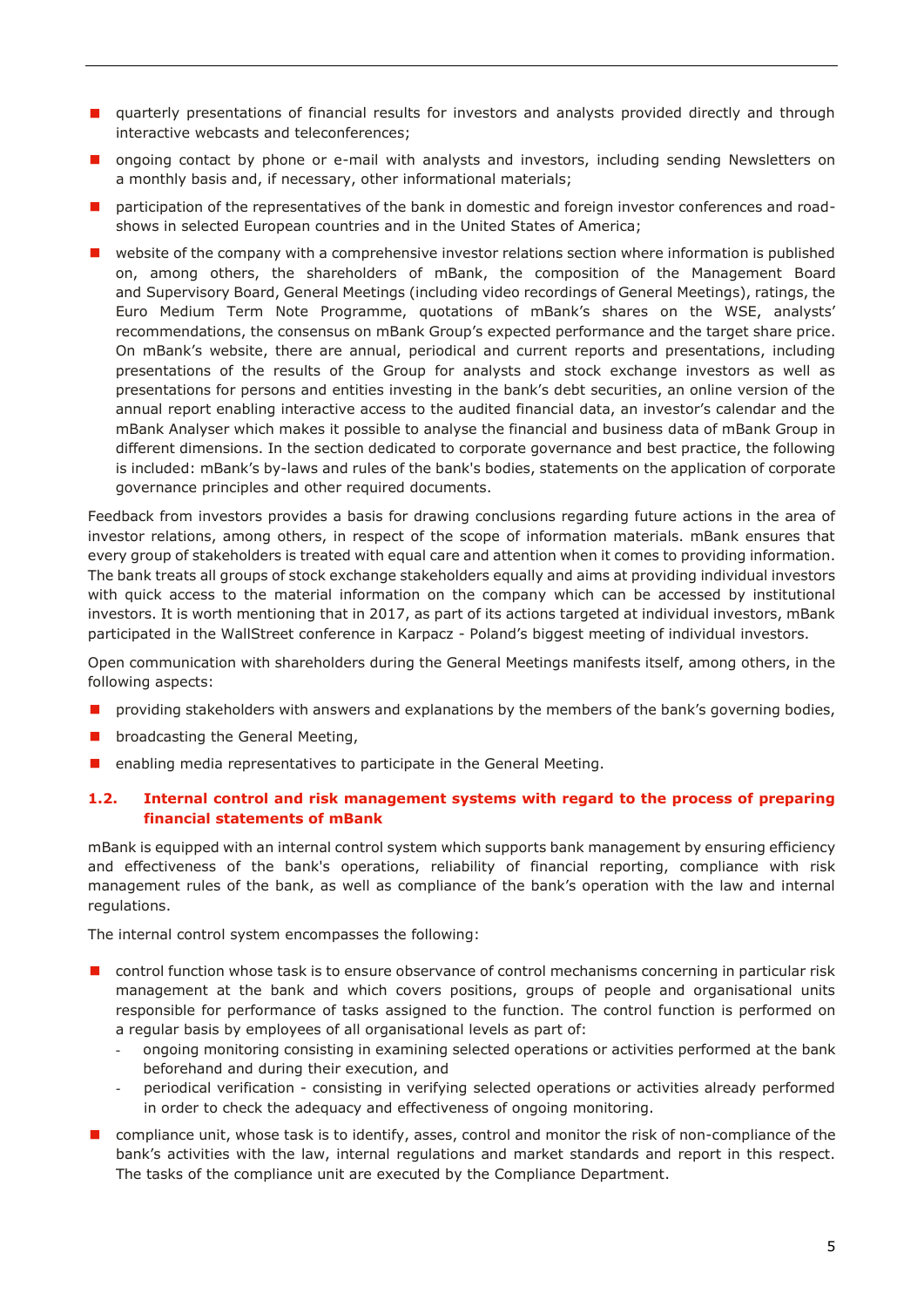$\blacksquare$  independent internal audit unit, whose task is to examine and assess, impartially and objectively, the adequacy and effectiveness of the risk management system and the internal control system. The tasks of the independent internal audit unit are executed by the Internal Audit Department.

On the basis of conducted reviews and assessments of control mechanisms' effectiveness, the Management Board of the bank, the Audit Committee and the Supervisory Board of the bank are provided with:

- $\blacksquare$  information on identified major irregularities in the functioning of control mechanisms immediately after their identification and information on the effects of actions taken in order to remove such irregularities, and
- **P** periodic information concerning the areas of internal control.

On the basis of internal control activities the Management Board of the bank, the Audit Committee and the Supervisory Board of the bank are provided with information on the key areas of operation of the bank in compliance with the requirements arising from applicable laws.

The process of preparing financial data for reporting is automated and based on the accounting data of the bank.

Preparation of data in source systems is subject to formalised operational and acceptance procedures. Creating a collection of accounting balances on the basis of the system of general ledgers of the bank takes place within a process covering respective internal controls. Manual adjustments are subject to special controls.

The bank continuously monitors changes in provisions and external regulations related to the preparation of financial statements and updates internal regulations on an ongoing basis as well as adjusting IT systems where necessary.

The process of monitoring the operational risk which occurs in the preparation of financial statements in the bank includes mechanisms which effectively ensure the security of IT systems. mBank has in place a business continuity plan which covers also the IT systems used in the process of preparing financial statements.

Financial statements of mBank and the Group are prepared by the Financial Reporting Department. Consolidated financial statements are drawn up based on data submitted by Group subsidiaries. The Financial Reporting Department monitors the reporting packages prepared by the subsidiaries in terms of their correctness, completeness and coherence of data.

The responsibility for controlling the coherence and completeness of the bank's accounting books and administering the model chart of accounts lies with the Accounting Department. Both Departments report to the Vice-President of the Management Board, Chief Financial Officer.

Financial statements are submitted to the Management Board of the bank for verification. The Audit Committee of the Supervisory Board receives quarterly financial statements before they are published. After consultations with the bank's external auditor and the Members of the Management Board of the Bank, the Audit Committee recommends whether the Supervisory Board should approve or reject annual financial statements.

The annual and semi-annual financial statements of mBank are respectively subject to an independent audit or review by a statutory auditor. The selection of the statutory auditor of the bank requires a resolution of the General Meeting. The Audit Committee of the Supervisory Board issues an opinion on the selection of the statutory auditor. In the subsidiaries, supervisory boards decide on the selection of the statutory auditor.

mBank abides by the principle regarding the change of statutory auditors. The period of total uninterrupted statutory audit engagements carried out by the same audit firm or an audit firm related to this audit firm, or any member of the network operating within the European Union to which these audit firms belong, must not exceed five years. The key statutory auditor may carry out a statutory audit again at the bank after at least three years of the completion of the last statutory audit.

On March 30, 2017, the Annual General Meeting of the bank selected PricewaterhouseCoopers Sp. z o. o. as the auditor to review the bank's financial statements and consolidated financial statements of mBank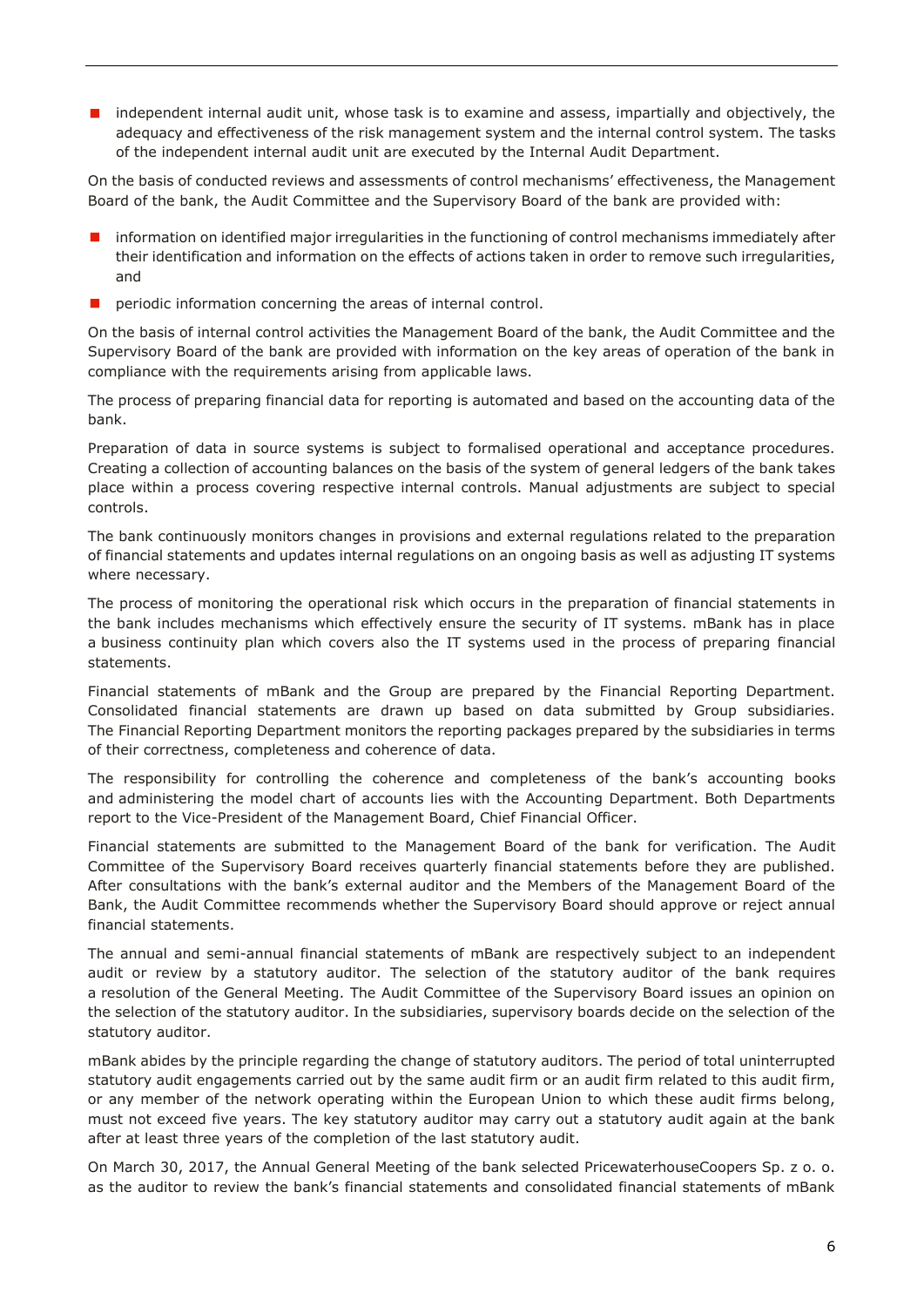S.A. Group for the year 2017. PricewaterhouseCoopers Sp. z o.o. also reviewed the financial statements of the Bank and the consolidated financial statements of mBank Group for 2016, 2012 and for the previous years. In the years 2013-2015, Ernst & Young Audit Sp. z o.o. sp. k. was the entity authorised to audit the bank's financial statements and consolidated financial statements of the Group.

The amount of fees paid to PricewaterhouseCoopers is presented in Note 49 of the IFRS Consolidated Financial Statements of mBank S.A Group for 2017.

The procedures of co-operation of mBank and the external auditor ensure that all the important issues related to the recognition of economic events in the books and financial statements are being consulted on an on-going basis.

The aspiration to ensure the highest standards of financial statements is reflected in the high quality of reporting. In "The Best Annual Report 2016" contest organised by the Accounting and Tax Institute (IRiP), the results of which were announced in October 2017, mBank won the title "The Best of the Best" for the best annual report in the category of financial institutions for the fifth time in a row.

## **Significant blocks of shares**

mBank's share capital amounts to PLN 169,248,488 and is divided into 42,312,122 registered and bearer shares with a nominal value of PLN 4 each.

Commerzbank AG is the majority shareholder of mBank.

As at December 31, 2017, Commerzbank held directly 29,352,897 shares of mBank, which accounted for 69.37% of the share capital and votes at the General Meeting.

Shares accounting for 30.63% of all mBank shares were in free float. These shares are held by institutional investors, in particular Polish pension funds and Polish and foreign investment funds, as well as individual investors. Nationale-Nederlanden Otwarty Fundusz Emerytalny exceeded the 5% threshold of shares and votes at the General Meeting. According to open pension funds lists of shares of companies listed on the WSE in fund portfolios at the end of 2017, Nationale-Nederlanden Otwarty Fundusz Emerytalny held 5.03% of mBank shares. The third largest shareholder of mBank was AVIVA Otwarty Fundusz Emerytalny AVIVA BZ WBK, which held 4.53% of mBank shares.

Pursuant to the By-laws of mBank, each share gives the right to one vote at the General Meeting. There are no preferred shares. The control rights of Commerzbank AG as the parent entity of mBank are a result of the number of shares held, their percentage share in the equity, and the number of votes at the General Meeting of mBank.

The By-laws of mBank do not impose any limitations on the exercise of the voting right. There are no provisions which would separate the equity rights attached to securities from the holding of securities. Furthermore, there are no limitations on the transfer of the property right to securities issued by the bank.

| <b>Shareholder</b> |                                                   | % share in the total number of shares<br>and votes at the end of 2017 |
|--------------------|---------------------------------------------------|-----------------------------------------------------------------------|
|                    | Commerzhank AG                                    | 69.37%                                                                |
| 2.                 | Nationale-Nederlanden Otwarty Fundusz Emerytalny* | 5.03%                                                                 |
| 3.                 | AVIVA Otwarty Fundusz Emerytalny AVIVA BZ WBK*    | 4.53%                                                                 |

*\* Data based on the List of shares of companies listed on the WSE in the portfolio of NN OFE and OFE AVIVA BZ WBK as at December 31, 2017.*

#### **Information on the majority shareholder**

The strategic shareholder of mBank, Commerzbank AG, is a leading German bank with a history dating back to 1870. It provides services to private and corporate customers.

Commerzbank holds branches and offices in almost 50 countries. The main markets for the bank are Germany and Poland. There are about 1,000 thousand braches in the branch network of Commerzbank in Germany. Commerzbank serves more than 18 million private customers as well as more than 60 thou. corporate clients, multinational companies, financial service providers, and institutional clients. The bank finances more than 30% of Germany's foreign trade and is the leader in financing corporate clients in Germany and providing financial market products. Commerzbank Group is composed of two business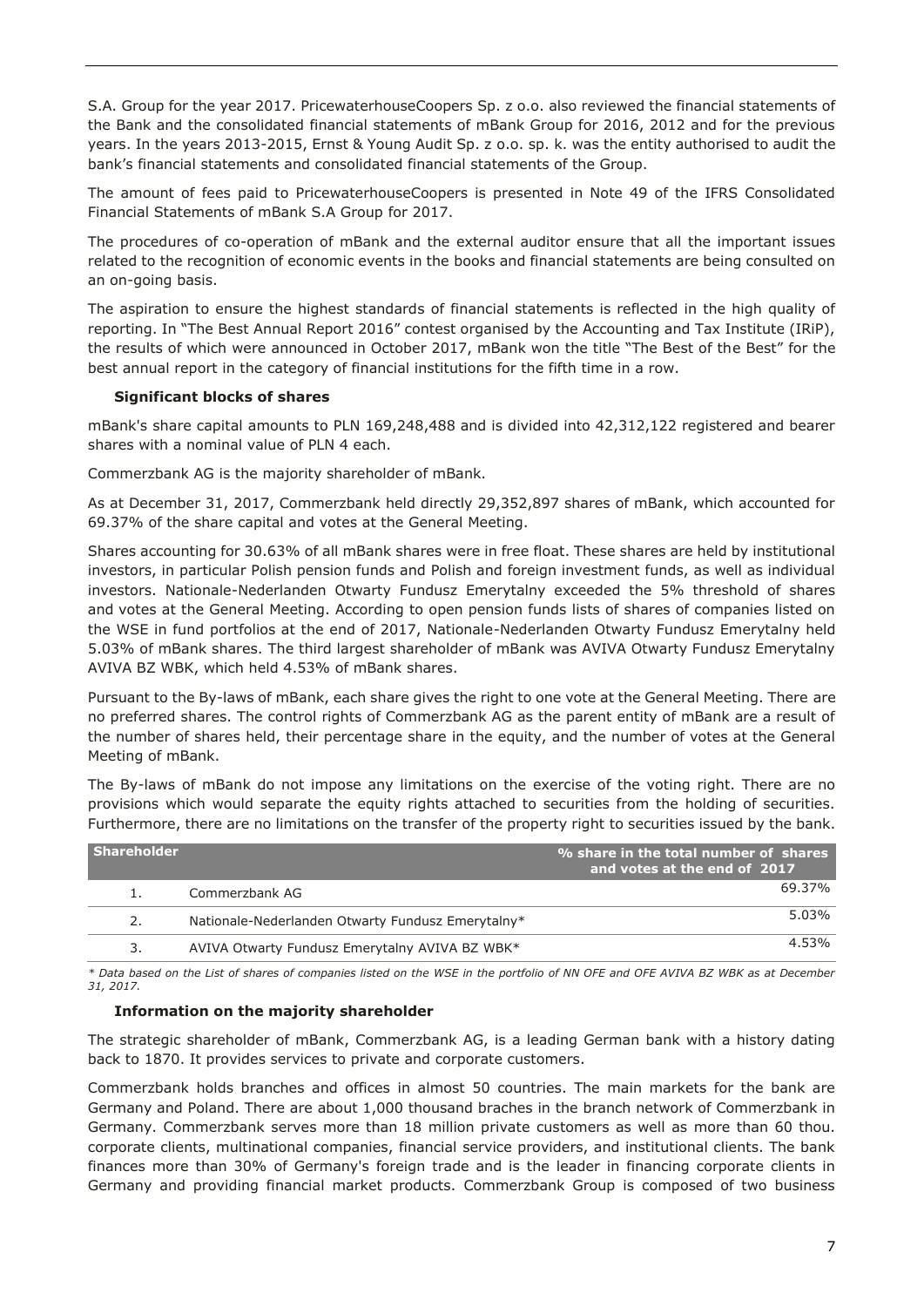segments: Private and Small Business Customers as well as Corporate Clients. Comdirect, owned by Commerzbank, is the German market leader in respect of direct banking and online brokerage services. In 2017, Commerzbank generated gross revenues of 9.2 billion Euros with approximately 49.3 thou. employees.

The German government, currently the largest shareholder of Commerzbank, holds a 15% stake in the share capital through Germany's Financial Market Stabilisation Fund (SoFFin). The largest institutional investors are BlackRock and Cerberus. Each of them holds more than 5% of Commerzbank's shares. The remaining institutional investors hold about 50% of shares in free float.

# <span id="page-7-0"></span>**1.3. Principles of appointing and dismissing Management Board Members**

Pursuant to the By-laws of mBank, the Management Board is composed of at least three Members appointed for a joint term of five years. At least half of the Members of the Management Board, including the President of the Management Board, must hold Polish citizenship, be habitually resident in Poland, speak Polish, and have experience on the Polish market which can be used while managing the bank.

The President of the Management Board, the Vice-Presidents of the Management Board and other Members of the Management Board are appointed and dismissed by the Supervisory Board, which acts pursuant to the provisions of the Banking Law and considers whether they have the relevant qualifications for the assigned functions. The Polish Financial Supervision Authority (PFSA) approves two Members of the Management Board of the bank: the President of the Management Board and the Chief Risk Officer (Board Member responsible for developing and implementing the bank's credit policy and risk management).

In accordance with the Code of Commercial Partnerships and Companies, a Member of the Management Board may also be dismissed or suspended by the General Meeting.

The mandate of a Member of the Management Board expires at the latest on the day of the General Meeting that approves the financial statements for the last full financial year of the term of that Management Board Member. The mandate of a Member of the Management Board also expires if the Member dies, resigns from his or her position, or is dismissed. The mandate of a Member of the Management Board appointed before the end of the term expires on the expiration date of mandates of the other Members of the Management Board.

## <span id="page-7-1"></span>**1.4. Amendments to the Company's By-Laws**

Amendments to the By-Laws of mBank require adoption of a resolution by the General Meeting of mBank and registration of the adopted amendment in the National Court Register. Before the General Meeting of mBank is presented with a draft resolution concerning amendment to the By-Laws, the Management Board of mBank adopts a resolution on the proposed amendment by approving the draft resolution of the General Meeting. The draft is then presented to the Supervisory Board of mBank for approval.

In accordance with Article 34 (2) of the Banking Law Act of 29 August 1997, an amendment to the bank's By-laws requires the authorisation of the Polish Financial Supervision Authority if such amendment relates to:

- $\blacksquare$  the bank's registered business name;
- the bank's registered office, objects and scope of the bank's operation;
- **n** the bodies and their powers, including particularly the powers of the Members of the Management Board appointed with the approval of the Polish Financial Supervision Authority and the decision-making principles, the general organisational structure of the bank, the procedures applicable to making legally binding statements regarding property rights and obligations, the procedures for issuing internal regulations and the procedure for making decisions on assuming obligations or manage assets whose total value with regard to a single entity exceeds 5% of the bank's own funds;
- $\blacksquare$  the principles of functioning of the internal control system;
- $\blacksquare$  the own funds and the financial management principles;
- shares preferred or limited as to voting rights.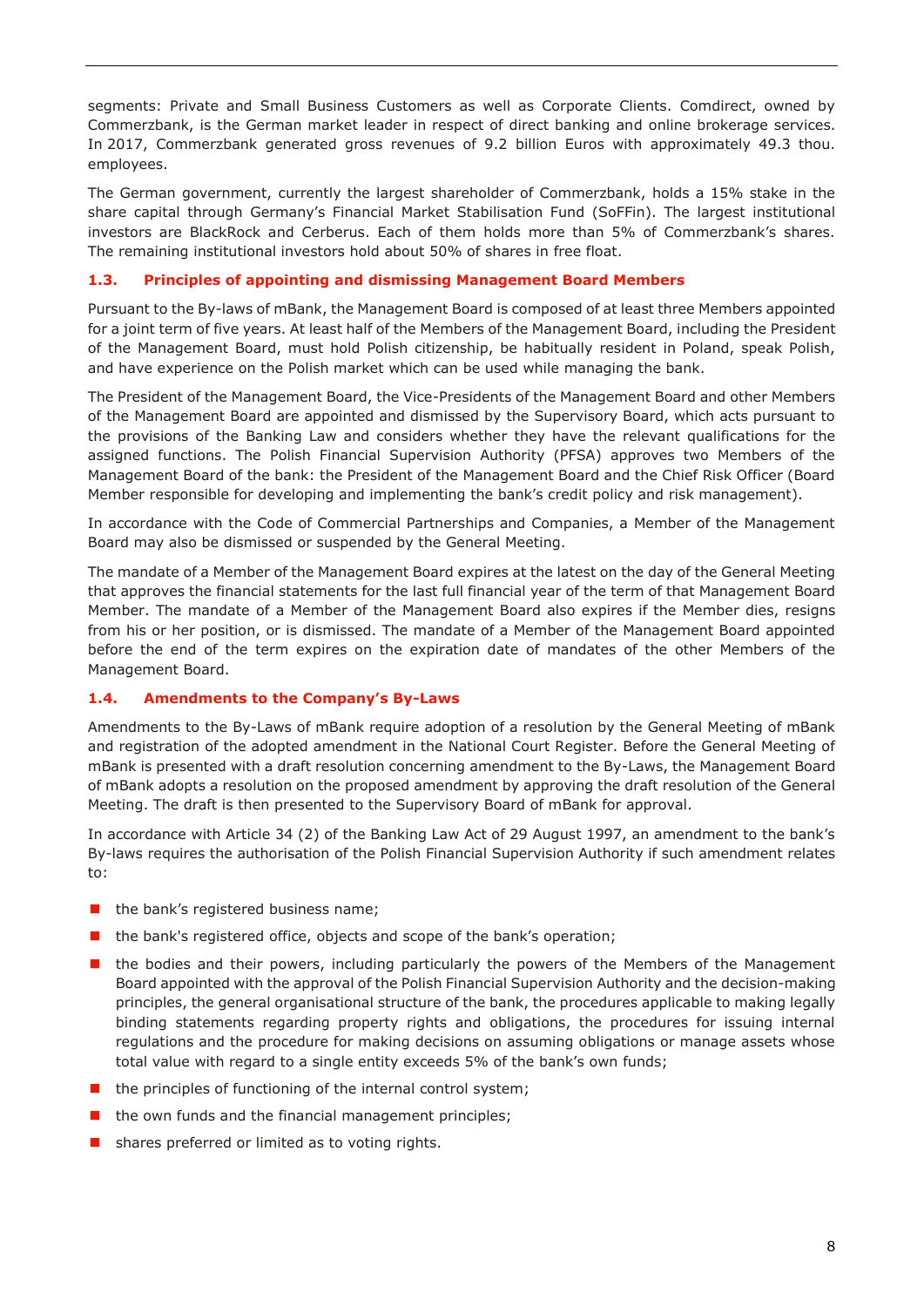## <span id="page-8-0"></span>**1.5. General Meeting and shareholder rights**

#### **Meeting procedures and powers**

The General Meeting is convened pursuant to the provisions of the Code of Commercial Partnerships and Companies, the bank's By-laws, and the Standing Rules of the General Meeting. Both the By-laws and the Standing Rules of the General Meeting are available on the website of mBank (https://www.mbank.pl/o-nas/lad-korporacyjny/).

The General Meeting convened by the Management Board under the ordinary procedure is held once a year, no later than in June. The Supervisory Board may convene an Annual General Meeting if the Management Board does not convene it within the time limit set out in the By-laws and an Extraordinary General Meeting if the Supervisory Board considers it necessary. In addition, under specific circumstances, the shareholders have the right to convene a General Meeting or to request for a General Meeting to be convened.

The shareholders may participate in the General Meeting and cast their votes either in person or by proxies. One proxy may represent more than one shareholder.

Subject to the cases defined in the Code of Commercial Partnerships and Companies, the General Meeting is valid regardless of the number of shares represented at the General Meeting.

All matters submitted to the General Meeting are previously submitted to the Supervisory Board for consideration.

Subject to specific exceptions, resolutions of the General Meeting are passed in an open ballot by a simple majority of votes, unless the Code of Commercial Partnerships and Companies or mBank's By-laws impose a stricter requirement for the passing of resolutions on specific issues. A secret ballot is required in the case of elections and motions to dismiss members of the bank's authorities or liquidators, motions to call members of the bank's authorities or liquidators to account, and motions concerning personal issues. In addition, a secret ballot is required if requested by at least one shareholder present or represented at the General Meeting.

Voting takes place with the use of a computer system, which also counts the votes. The By-laws and Standing Rules of the General Meeting do not provide for the possibility of voting by mail or with the use of electronic means of communication.

The following matters require a resolution of the General Meeting (in addition to other matters set out in the Code of Commercial Partnerships and Companies):

- **EXAM** examination and approval of the report of the Management Board on the bank's operations and financial statements for the past financial year;
- **a** adoption of resolutions on the distribution of profits or coverage of losses;
- vote of discharge of duties for members of the Bank's authorities;
- election and dismissal of Members of the Supervisory Board;
- amendment to the By-laws;
- $\blacksquare$  increase or reduction of the bank's share capital;
- **a** adoption of resolutions concerning the redemption of shares, which set the rules of acquiring shares by the bank, in particular the amounts allotted to purchasing shares for redemption and funding sources, and in particular setting the policy of share redemption not regulated in the By-laws;
- $\blacksquare$  creation and winding up of special purpose funds;
- issue of convertible bonds or preferred bonds;
- **E** establishment of the principles of remunerating the Members of the Supervisory Board;
- $\blacksquare$  liquidation of the bank or its merger with another bank;
- **a** appointment of liquidators;
- **n** matters submitted by the Supervisory Board;
- matters submitted by the shareholders in accordance with the By-laws;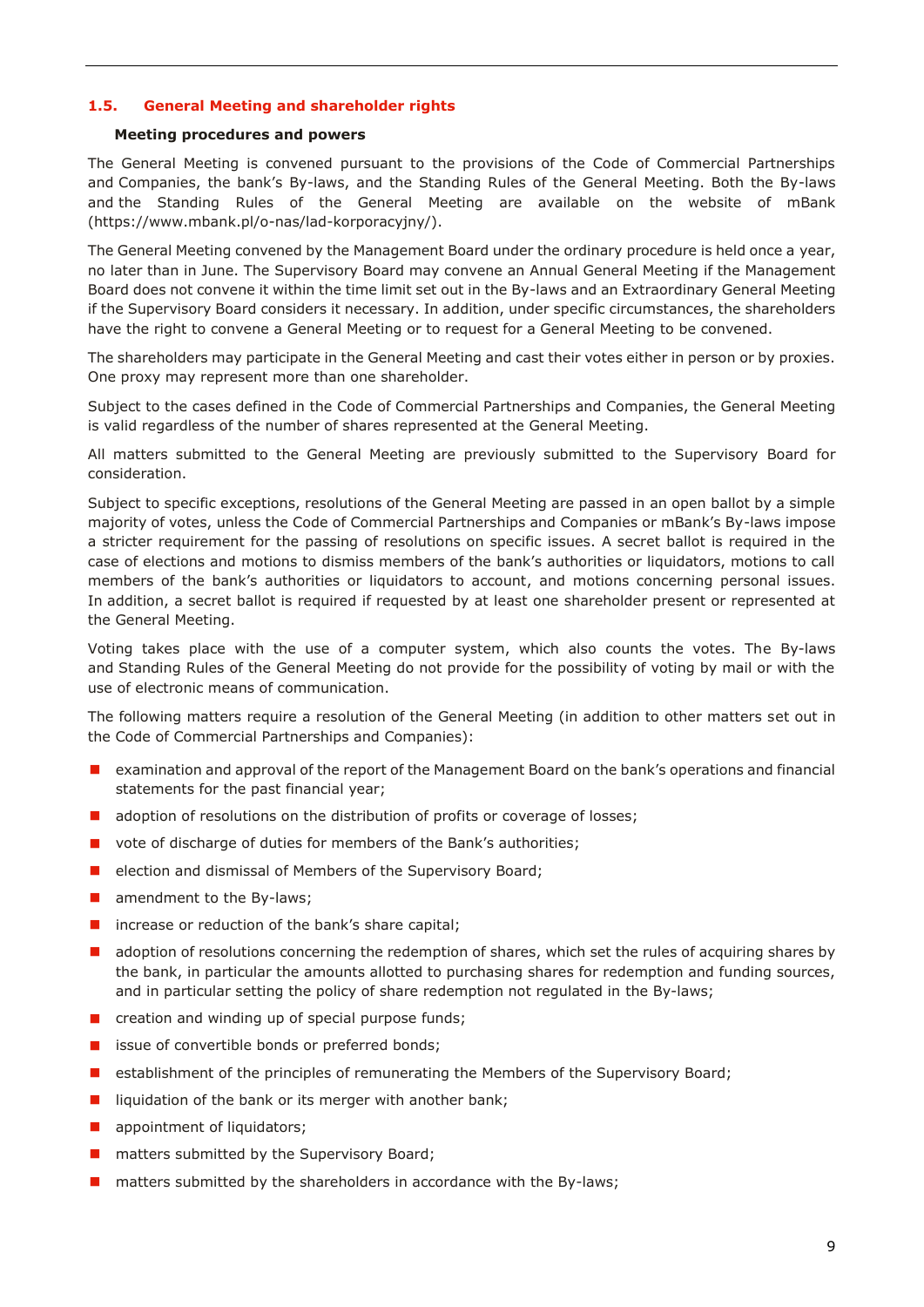$\blacksquare$  election of the entity authorised to audit financial statements as a statutory auditor of the bank.

The General Meetings of mBank take place in the bank's headquarters in Warsaw and are broadcast online. The General Meetings may be attended by the representatives of the media.

## **Shareholder rights**

The shareholders have the right to participate in the profit reported in the audited financial statements and allocated by the General Meeting to be paid to the shareholders.

The shareholders representing at least one-half of the share capital or at least one-half of the total number of votes in the Company may convene an Extraordinary General Meeting. The shareholders appoint the chairperson of this meeting. The shareholder(s) representing at least one-twentieth of the share capital may request that the Management Board convene an Extraordinary General Meeting and that specific items be put on the agenda for this meeting.

Only persons who are shareholders of the bank sixteen days before the date of the General Meeting have the right to participate in the General Meeting of the bank. The shareholder(s) of the bank representing at least one-twentieth of the share capital may request that specific items be put on the agenda for the Annual General Meeting. The request should be submitted to the Management Board of the bank no later than twenty-one days prior to the date of the Annual General Meeting.

The shareholders may participate in the General Meeting and cast their votes either in person or by proxies.

A shareholder has the right to:

- vote, propose motions and raise objections;
- **justify** his or her position briefly;
- **E** stand for election of the Chairperson of the General Meeting and propose a candidate for the Chairperson of the General Meeting to be noted in the minutes;
- $\blacksquare$  take the floor in the course of the General Meeting and make a reply;
- submit draft resolutions concerning the items put on the agenda;
- propose amendments and additions to draft resolutions being on the agenda for the General Meeting before the discussion on the item covering the draft resolution concerned by the proposal is closed;
- **n** propose formal motions relating to the proceedings and the voting procedure;
- propose candidates for the bank's Supervisory Board in writing to the Chairperson of the General Meeting or orally to the minutes;
- **P** review the book of minutes and request copies of resolutions authenticated by the Management Board;
- **file a statement of claim for repealing a resolution of the General Meeting where the shareholder voted** against the resolution of the General Meeting and after its adoption requested that his/her objection be recorded in the minutes or the shareholder was prevented from participating in the General Meeting without a sound reason, or the shareholder was absent from the General Meeting in the event of defective convening of the General Meeting or adoption of a resolution on a matter not included in the agenda;
- **file a statement of claim against the Company for declaring a resolution of the General Meeting adopted** in breach of the law invalid.

The Management Board is obliged to provide the shareholder, at the shareholder's request, with information concerning the Company if this is justified by the assessment of an issue on the agenda. The Management Board should refuse information if:

- $\blacksquare$  this could damage the Company or its associated company or subsidiary, in particular due to disclosure of technical, trade or organisational secret of the Company;
- **If** this could expose a Member of the Management Board to criminal, civil or administrative liability.

In justified cases, the Management Board may provide information in writing no later than two weeks after the General Meeting is adjourned.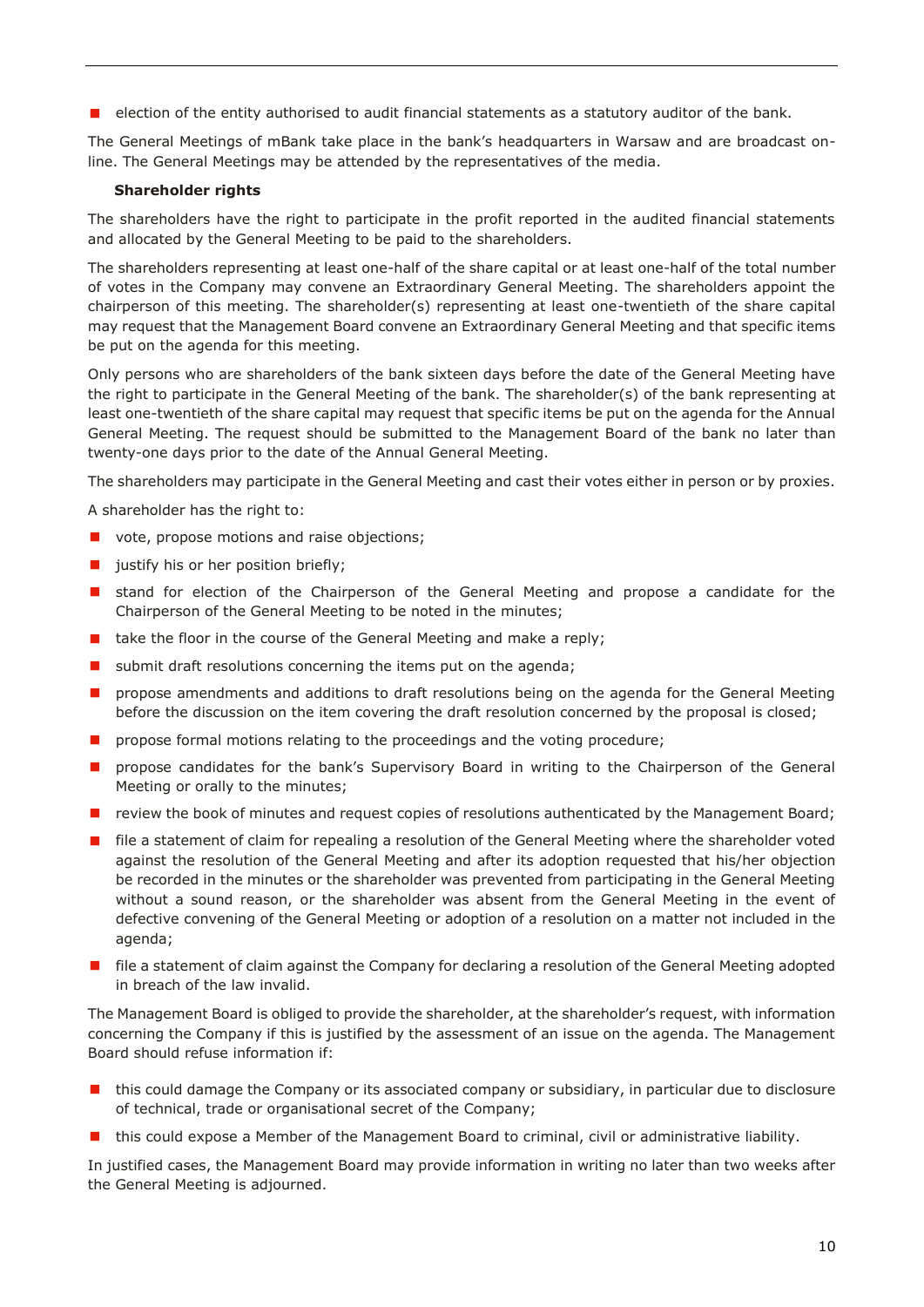## <span id="page-10-0"></span>**1.6. Composition, powers and procedures of the Management Board and the Supervisory Board**

#### **Composition of the Management Board**

The Management Board is composed of at least three members appointed for a joint term of 5 years. At least half of the Management Board Members, including the President, must be Polish citizens, have permanent residence in Poland, speak Polish and have experience in the Polish market necessary to manage mBank. The Members of the Management Board manage selected areas of the bank's operation within the scope determined by the President of the Management Board. The division of powers of the Members of the Management Board has been described in detail in the Management Board's resolutions.

In 2017, four changes in the composition of the Management Board of the bank took place. Two Members of the Management Board, Hans Dieter Kemler - Vice-President of the Management Board, Head of Financial Markets, and Jarosław Mastalerz - Vice-President of the Management Board, Head of Operations and Information Technology, resigned from their functions as of March 31, 2017. Mr Kemler decided to resign as he took up the position of a Member of the Management Board in German Landesbank Hessen Thueringen (Helaba) responsible for financial markets, treasury and asset management. The reason behind the resignation of Mr Mastalerz was his intention to engage in the development and commercialisation of new technologies in the financial sector within the scope of mAccelerator, a project implemented in cooperation with mBank.

Vice-President of the Management Board, Chief Financial Officer, Christoph Heins, resigned from his functions at the bank with effect from June 30, 2017.

On March 30, 2017, the Supervisory Board appointed three new Members of the Management Board until the end of the current term of office of the Management Board.

On April 1, 2017, Krzysztof Dąbrowski was appointed Vice-President of the Management Board, Head of Operations and Information Technology. Prior to taking up this position, since 2014 Mr Dąbrowski was a Managing Director responsible for IT and technology at mBank.

Frank Bock was appointed the Vice-President of the Management Board, Head of Financial Markets, as of May 1, 2017. Starting from the beginning of 2009, Frank Bock was the Managing Director for Treasury at Commerzbank AG. His duties included asset and liability management, market risk management and liquidity management at Commerzbank in Central and Eastern Europe.

Andreas Böger was appointed the Vice-President of the Management Board, Chief Financial Officer as of July 1, 2017. He joined Commerzbank in 2013 as the head of the Corporate Finance division within Commerzbank's Group Development and Strategy.

Furthermore, on September 12, 2017, Vice-President of the Management Board, Head of Corporate and Investment Banking, Przemysław Gdański, resigned from his functions at the bank. The resignation took effect as of October 25, 2017. On that date, the Supervisory Board of mBank appointed Adam Pers, Managing Director for Financial Markets, on the position of the Vice-President of the Management Board, Head of Corporate and Investment Banking.

Please find below the composition of the Management Board of mBank as at December 31, 2017:

- 1. Cezary Stypułkowski President of the Management Board, Chief Executive Officer
- 2. Frank Bock Vice-President of the Management Board, Head of Financial Markets
- 3. Andreas Böger Vice-President of the Management Board, Chief Financial Officer

4. Krzysztof Dąbrowski - Vice-President of the Management Board, Head of Operations and Information Technology

- 5. Adam Pers Vice-President of the Management Board, Head of Corporate and Investment Banking
- 6. Lidia Jabłonowska-Luba Vice-President of the Management Board, Chief Risk Officer
- 7. Cezary Kocik Vice-President of the Management Board, Head of Retail Banking

Detailed information on mBank Management Board Members is presented below: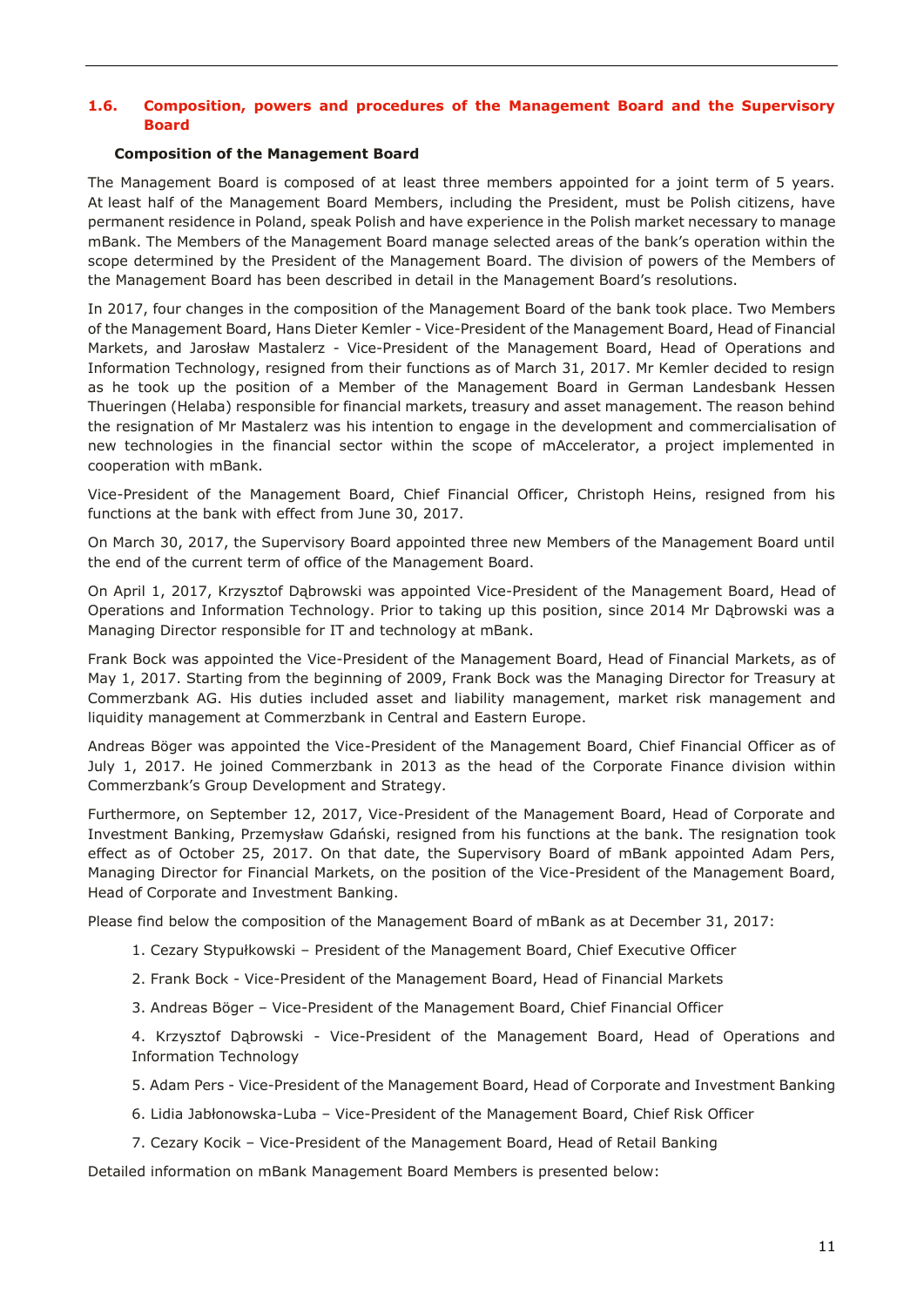## **Cezary Stypułkowski - President of the Management Board, Chief Executive Officer**



Cezary Stypułkowski holds a PhD in law from the University of Warsaw. In late 1980s, he studied at Columbia University Business School in New York as a participant of the Fulbright Program. Starting in 1991, he chaired the Management Board of Bank Handlowy S.A. (currently Citibank Group) for nearly thirteen years. In 2003, he was appointed the President of the Management Board of PZU Group and held this function for three years. From 2006 to 2010, he worked for J.P Morgan in London, from 2007 as the Managing Director of J.P. Morgan

Investment Bank in Central and Eastern Europe. Cezary Stypułkowski was also a member of the International Advisory Board for Deutsche Bank Management Board, INSEAD International Advisory Board and the Geneva Association. Since 2012, co-chair of the Emerging Markets Advisory Council of the Institute of International Finance in Washington (IFF).

Mr Stypułkowski was appointed the President of the Management Board of mBank on August 2, 2010. He has been acting as the President of the Management Board of the Bank as of October 1, 2010. The Polish Financial Supervision Authority approved his appointment on October 27, 2010.

#### **Frank Bock - Vice-President of the Management Board, Head of Financial Markets**



Mr Bock graduated from the Technical University in Karlsruhe (Germany) with specialisation in financial engineering and IT.

During his professional career, Frank Bock gained considerable experience in the scope of risk and treasury management in numerous institutions in Germany, the USA (New York) and Great Britain (London). Starting from the beginning of 2009, Frank Bock was the Managing Director for Treasury at Commerzbank AG. His duties

included asset and liability management, market risk management and liquidity management at Commerzbank in Central and Eastern Europe, as well as functional support in strategic subsidiaries of Commerzbank: Comdirect, Commerz Real and mBank. Previously, as the Asset and Liability Management Director in Group Capital and Treasury Management of Dresdner Bank AG in Frankfurt am Main, he was responsible for the management of market risk and liquidity portfolio. Prior to joining Dresdner Bank AG, Mr Bock worked for WestLB AG in Düsseldorf as Credit Treasury Head in Group Treasury and was a senior manager for risk management.

Vice-President of mBank's Management Board, Head of Financial Markets since May 1, 2017.

**Andreas Böger- Vice-President of the Management Board, Chief Financial Officer**



He studied in Frankfurt and San Diego, graduated from the Frankfurt School of Finance & Management and holds the CFA certificate.

He started his professional career in HypoVereinsbank in Munich in 1994, where he headed the team responsible for assets and liability management and capital advisory. Since 2003, Andreas Böger worked in Deutsche Bank in Frankfurt. In 2007-2013, he was a managing director of Global Capital: Markets and Capital Solutions Europe &

CEEMEA at Deutsche Bank in London. Mr Andreas Böger joined Commerzbank in 2013. Prior to taking up the position at mBank, he managed the corporate finance division within Commerzbank's Group Development and Strategy. His duties included preparation of the strategic balance sheet and management of Commerzbank Group's capital, as well as other tasks related to finance and regulatory activities.

He has been the Vice-President of the Management Board of mBank, Chief Financial Officer since July 1, 2017.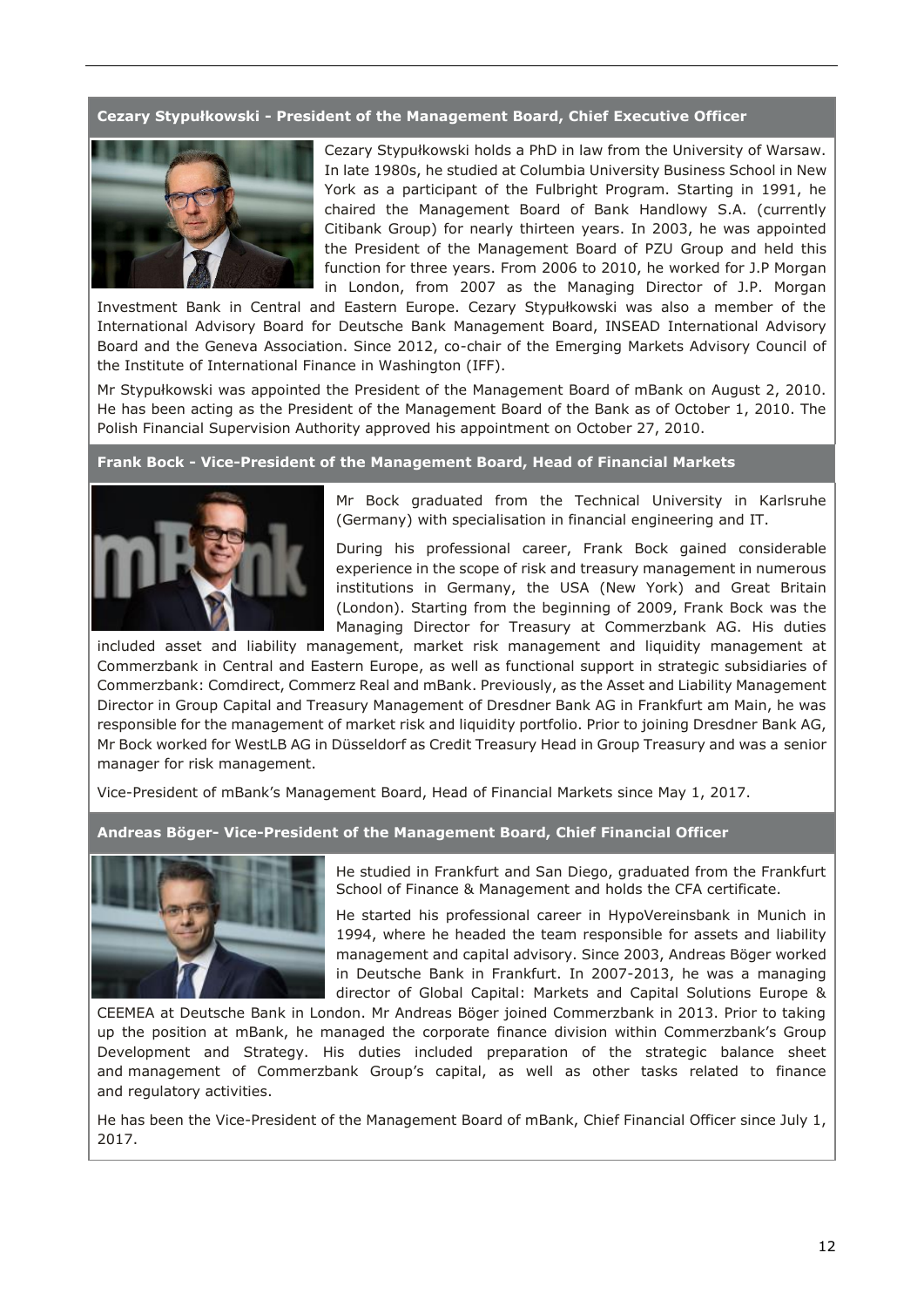**Krzysztof Dąbrowski - Vice-President of the Management Board, Head of Operations and Information Technology**



Mr Dąbrowski graduated from Warsaw University of Technology, Faculty of Electronics and Information Technology. In 2011, he completed the Executive MBA programme at the University of Warsaw and the University of Illinois.

In 1995-2003, he worked in the Internet and telecommunications industry for Polska Online and TDC Internet, where he was responsible for the development of hosting systems and services. In 2004-2011, as the head of the Software Development Department,

he co-created the Polish service centre of F. Hoffman-La Roche. In the following years, as the CTO of Allegro Group, Krzysztof Dąbrowski supervised one of the biggest agile transformations in the region. Since 2014, he performed the function of the managing director for IT and technology at mBank.

Vice-President of mBank's Management Board, Head of Operations and IT since April 1, 2017.

**Adam Pers - Vice-President of the Management Board, Head of Corporate and Investment Banking**



Adam Pers graduated from the Faculty of Economics of the Academy of Economics in Poznań. In 2008, he completed an MBA programme organised by SGH Warsaw School of Economics. He gained expertise in the field of banking both at university and in three institutions operating on the Polish market. He commenced his professional career as an intern in Wielkopolski Bank Kredytowy S.A., then he worked in Raiffeisen Bank Polska S.A. Group for many years, at first in back office, then in corporate banking and finally in the financial markets

area. In Pekao S.A., he was responsible for strategic projects concerning the reshaping of the dealing room and for one of the pillars of the bank's strategy and during the financial crisis, as the operational committee member, he was responsible for the bank's liquidity. In RBI Group, he was awarded the TOP Performer and Leader of the Year title. He joined BRE Bank/mBank Group in 2012, where at first he was responsible for restructuring in the area of the financial markets sales. Then, as a managing director he also supervised the integration of the area of cooperation with financial institutions and finally, the integration with the trading area.

Vice-President of mBank S.A. Management Board, Head of Corporate and Investment Banking since October 26, 2017.

**Lidia Jabłonowska-Luba - Vice-President of the Management Board, Chief Risk Officer**



Lidia Jabłonowska-Luba graduated from the Mathematics Institute of the University of Gdańsk. From 1994 to 2001, Ms Jabłonowska-Luba was Vice-President of Schroder Salomon Smith Barney Poland, where she advised financial institutions on M&A and public equity transactions. In 2002, Lidia Jabłonowska-Luba joined Citigroup in Poland, first as the Head of Financial Institutions & Public Sector Division and since November 2003 as the Member of the Management Board in charge of finance and operational

risk management, capital management and implementation of the New Capital Accord. From 2008 to 2010, she served as the Vice-President of the Management Board of Kredyt Bank acting as Chief Finance and Risk Officer. She was also the Advisor to the CEO of Warta S.A. and TUnŻ Warta S.A. From 2010 to 2012, Lidia Jabłonowska-Luba was the Senior General Manager at KBC Group in Brussels, where she was responsible for managing all risk types in the group, including model development and valuation, risk policies and procedures, risk support for business decisions, supervision and reporting, ICAAP and ORSA processes, capital adequacy policy and technological support for risk management. Additionally, Lidia Jabłonowska-Luba held the position of the Vice-Chairwoman of the Group Risk Management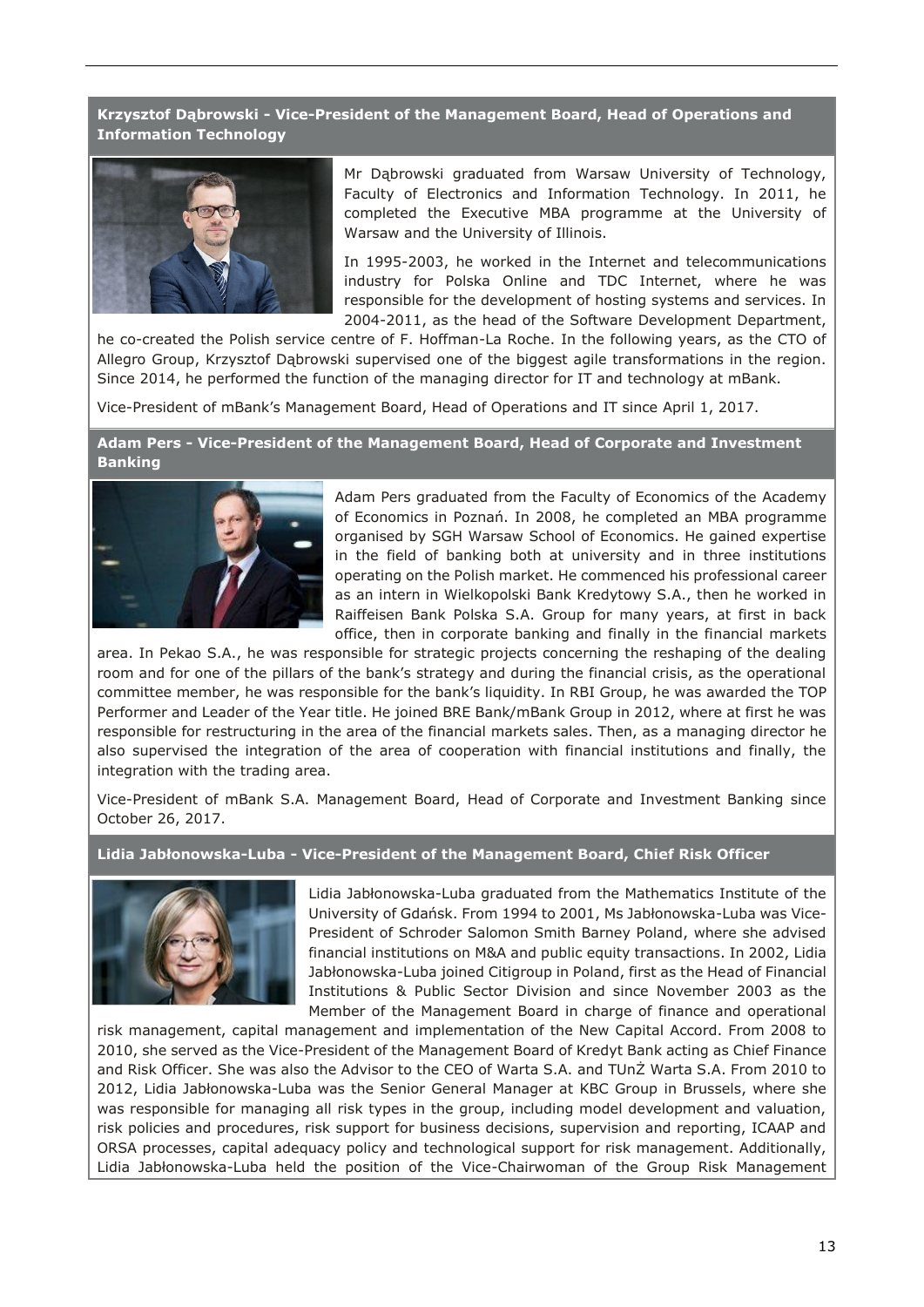Committee and also served as a member of the Group Risk and Capital Oversight Committee and ALCO at KBC Group.

Vice-President of mBank's Management Board since April 12, 2013.

**Cezary Kocik - Vice-President of the Management Board, Head of Retail Banking**



He graduated from the University of Łódź with a degree in Banking and Finance. In 2015, he completed the Advanced Management Program (AMP 189) at Harvard Business School. Holder of a securities broker license. From 1994 to 1996, Cezary Kocik was employed with the Brokerage House of Bank PBG as a securities broker. Starting in 1996, he worked for Bank PBG in the investment banking, debt collection and restructuring divisions. In 1999, Mr Kocik was employed with the debt

collection and loan restructuring department of Bank Pekao S.A. In 2000, he was appointed director of a Pekao Branch in Łódź.

He has been shaping mBank's retail banking since 2004: first in the retail credit risk area, then in the sales and business processes area, contributing to successful implementation of CRM system and substantially improving the effectiveness of key sales processes in direct channels.

Vice-President of mBank's Management Board since April 1, 2012.

#### **Powers and procedures of the Management Board**

The Members of the Management Board are jointly liable for the overall operations of the Bank. They work collegially and inform each other about the most important matters concerning the Bank for which particular Members of the Management Board are responsible. The Management Board may appoint standing committees or teams to perform specific functions or to co-ordinate the work of organisational units of the bank or to perform specific tasks.

The following committees led by Members of the Management Board operate at mBank:

- **Resource Management Committee (chairperson: Cezary Stypułkowski)**
- Capital Management Committee (chairperson: Andreas Böger)
- Assets and Liabilities Management Committee of mBank Group (chairperson: Frank Bock)
- **F** Foreign Branch Supervision Committee of mBank S.A. (chairperson: Cezary Kocik)
- Credit Committee of mBank Group (chairperson: Lidia Jabłonowska-Luba)
- **Retail Banking Risk Committee (chairperson: Lidia Jabłonowska-Luba)**
- Corporate and Investment Banking Risk Committee (chairperson: Lidia Jabłonowska-Luba)
- Financial Markets Risk Committee (chairperson: Lidia Jabłonowska-Luba)
- Model Risk Committee (chairperson: Lidia Jabłonowska-Luba)
- **IT Architecture Committee of mBank S.A. (chairperson: Krzysztof Dąbrowski)**
- Data Quality and Information System Development Committee (chairperson: Andreas Böger).

The Management Board manages the bank's business, represents the bank and defines the guidelines for the bank's operations, especially for the areas subject to risks, including the credit policy, the investment policy, the bank's assets and liabilities management policy, and the guarantee policy. The Management Board presents to the Supervisory Board on a regular basis comprehensive information on all significant aspects of the bank's operations and related risks as well as risk management methods.

The Management Board operates pursuant to its Rules approved by the Supervisory Board. The Rules determine among others the issues which require consideration of the Management Board as a collegial body and adoption of a resolution of the Management Board.

All resolutions are adopted by a majority of votes of the Management Board Members present at the meeting, and in the case of an equal number of opposing votes, the President of the Management Board has the casting vote.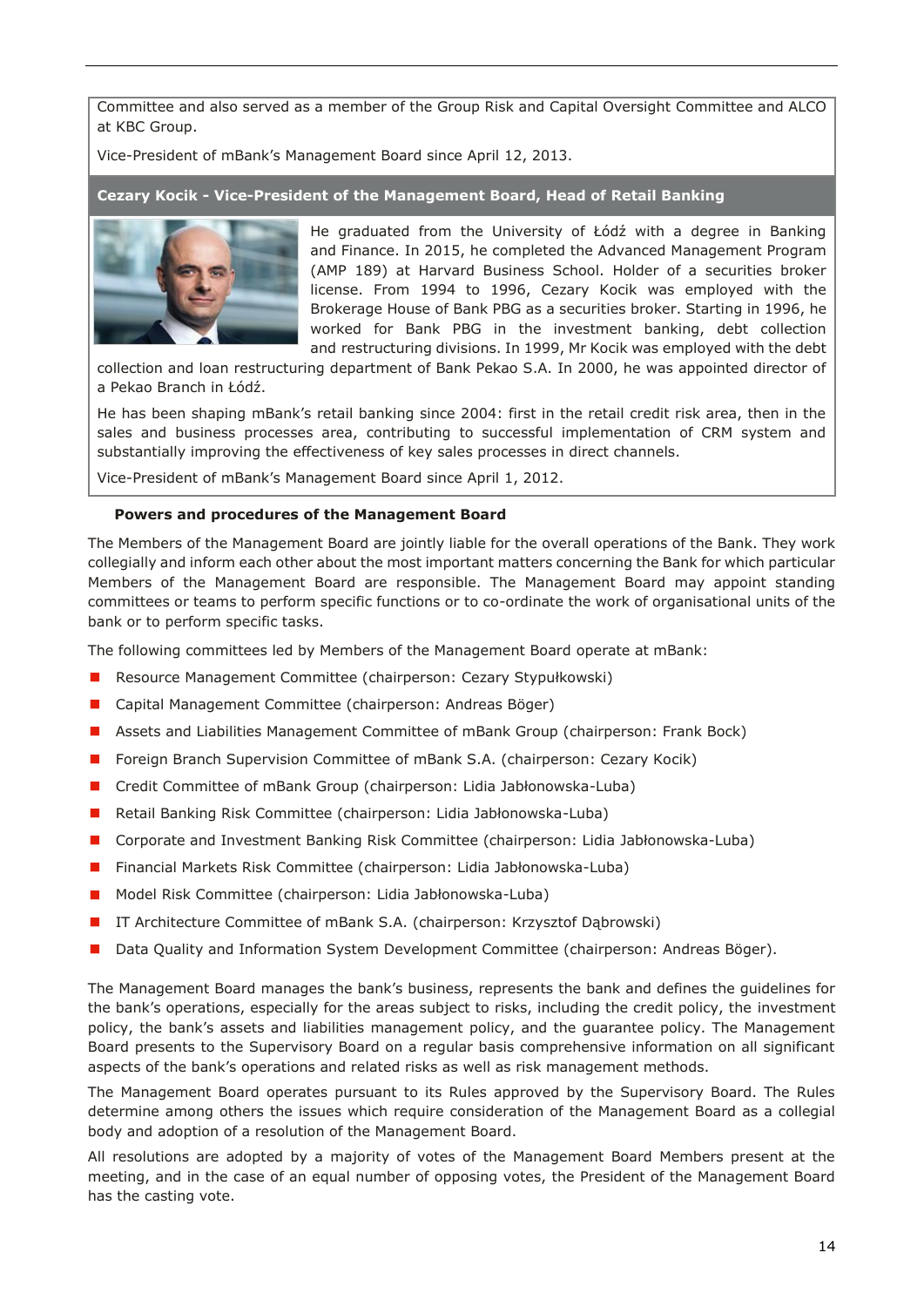Rules and levels of remuneration of Members of the Management Board are determined by the Remuneration Committee of the Supervisory Board. The rules of the incentive programme for the Management Board as well as the principles of allocating bonuses to Management Board Members are defined in Resolutions of the Supervisory Board.

Total remuneration of the Members of the Management Board includes a fixed and a variable part.

A detailed description of the rules of the incentive programme for the Management Board based on shares is presented in Note 46 of the IFRS Consolidated Financial Statements of mBank S.A Group for 2017 and in Note 44 of the IFRS Financial Statements of mBank S.A.

The section below presents a brief description of the 2014 incentive programme for the Management Board which replaced the Incentive Programme Rules of December 7, 2012.

Under the programme, the Members of the bank's Management Board have the right to receive a bonus, including a non-cash bonus paid in the bank's shares, including phantom shares.

The net ROE of mBank Group and the monthly remuneration as at the end of the financial year for which the bonus is to be awarded constitute the basis for the acquisition of the right to a bonus and for the calculation of the bonus amount for a given financial year. One part of the base bonus is the equivalent of 50% of the base amount calculated depending on the ROE. The other part of the bonus may be granted by the Remuneration Committee of the Supervisory Board on the basis of its appraisal of the Management Board Member and achievement of the MbO objectives. The two parts of the bonus constitute the base bonus. 40% of the base bonus is paid in the year when it is determined: 50% in cash and 50% in bank's shares, or bonds with a pre-emptive right to take up shares, or phantom shares. The remaining 60% of the base bonus is deferred and paid in three equal tranches in three subsequent years: 50% in cash and 50% in bank's shares, or bonds with a pre-emptive right to take up shares, or phantom shares.

|    |                        | <b>Remuneration paid in 2017 (in PLN)</b> |                |                |                 |  |
|----|------------------------|-------------------------------------------|----------------|----------------|-----------------|--|
|    |                        | <b>Basic</b><br>remuneration              | Other benefits | Bonus for 2016 | Deferred bonus* |  |
| 1. | Cezary Stypułkowski    | 2,661,046                                 | 237,960        | 460,831        | 575,000         |  |
| 2. | Lidia Jabłonowska-Luba | 1,500,000                                 | 173,320        | 250,000        | 320,000         |  |
| 3. | Frank Bock             | 1,061,379                                 | 229,370        |                |                 |  |
| 4. | Andreas Böger          | 797,633                                   | 68,338         |                |                 |  |
| 5. | Krzysztof Dąbrowski    | 1,125,000                                 | 87,939         | -              |                 |  |
| 6. | Cezary Kocik           | 1,500,000                                 | 189,036        | 250,000        | 350,000         |  |
|    | Adam Pers              | 272,727                                   | 19,266         |                |                 |  |
|    | In total               | 8,917,785                                 | 1,005,229      | 960,831        | 1,245,000       |  |

*\* In 2017, the second deferred installment was paid as part of the settlement of the cash portion of the bonus for 2014 and the first deferred tranche as part of the settlement of the bonus part of cash for 2015.*

|                                                                                                         |                              | <b>Remuneration paid in 2017 (in PLN)</b> |                |                 |                      |  |  |
|---------------------------------------------------------------------------------------------------------|------------------------------|-------------------------------------------|----------------|-----------------|----------------------|--|--|
|                                                                                                         | <b>Basic</b><br>remuneration | Other benefits                            | Bonus for 2016 | Deferred bonus* | Severance<br>payment |  |  |
| Remuneration of former Members of the Management Board who ceased to perform their functions in<br>2017 |                              |                                           |                |                 |                      |  |  |
| Christoph Heins                                                                                         | 776,684                      | 269,061                                   | 125,000        |                 |                      |  |  |
| 2. Hans-Dieter Kemler                                                                                   | 500,000                      | 127,984                                   | 200,000        | 320,000         |                      |  |  |
| Jarosław Mastalerz<br>3.                                                                                | 665,926                      | 101,811                                   | 250,000        | 350,000         |                      |  |  |
| Przemysław Gdański<br>4.                                                                                | 1,442,587                    | 168,052                                   | 250,000        | 320,000         | 1,500,000            |  |  |
| Remuneration of former Members of the Management Board who ceased to perform their functions in<br>2016 |                              |                                           |                |                 |                      |  |  |
| Jörg Hessenmüller                                                                                       |                              |                                           | 125,000        | 340,000         |                      |  |  |

*\* In 2017, Members of the Management Board who ceased to perform their functions in 2017 and Joerg Hessenmueller received the second deferred tranche as part of the settlement of the cash portion of the bonus for 2014 and the first deferred tranche as part of the cash bonus settlement for 2015.*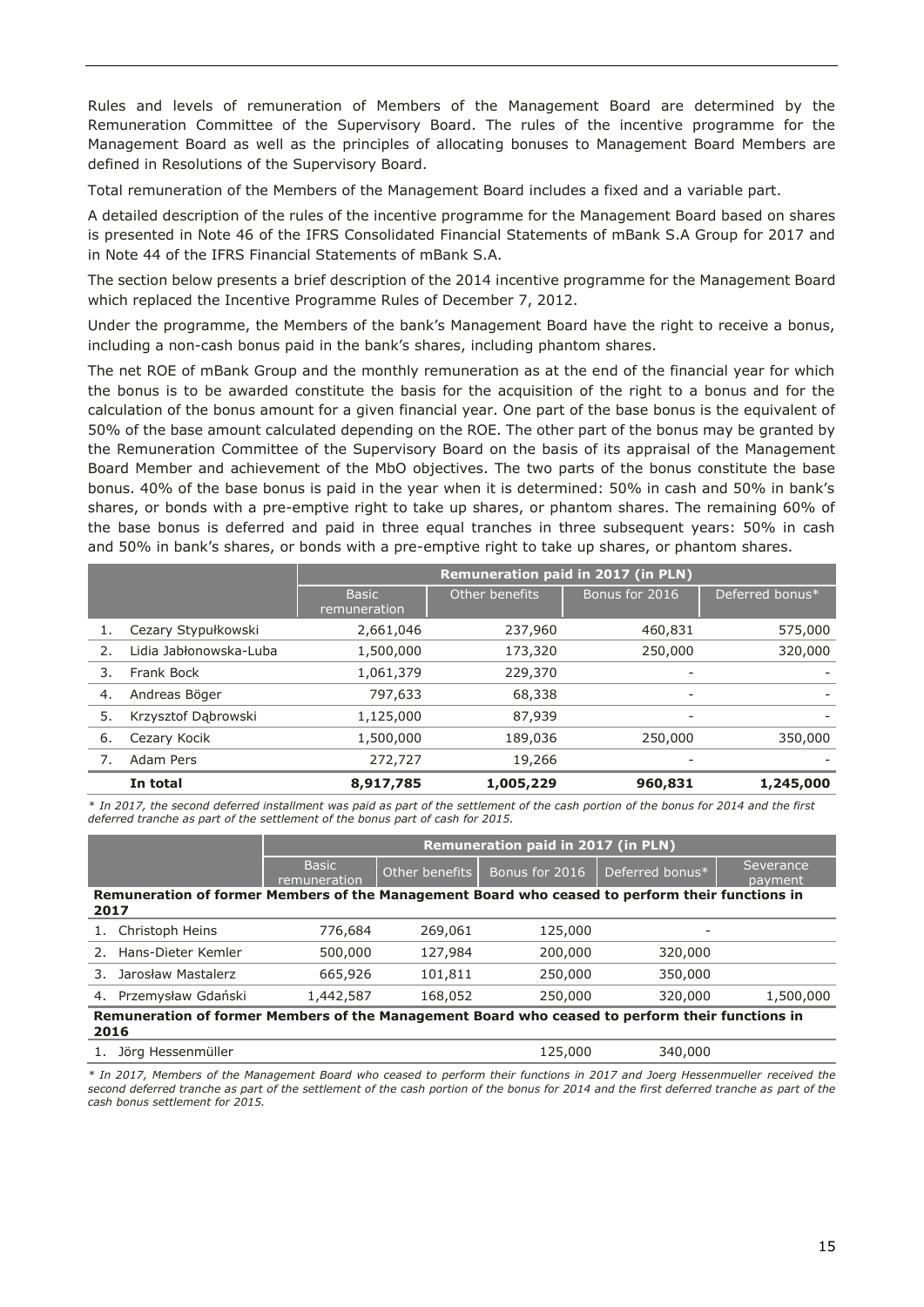|    |                        | <b>Remuneration paid in 2016 (in PLN)</b> |                |                |                 |  |
|----|------------------------|-------------------------------------------|----------------|----------------|-----------------|--|
|    |                        | <b>Basic</b><br>remuneration              | Other benefits | Bonus for 2015 | Deferred bonus* |  |
| 1. | Cezary Stypułkowski    | 2,725,108                                 | 252,868        | 500,000        | 325,000         |  |
| 2. | Lidia Jabłonowska-Luba | 1,500,000                                 | 170,504        | 280,000        | 180,000         |  |
| 3. | Przemysław Gdański     | 1,500,000                                 | 194,440        | 280,000        | 180,000         |  |
| 4. | Christoph Heins        | 841,392                                   | 368,824        | -              |                 |  |
| 5. | Hans-Dieter Kemler     | 1,509,926                                 | 348,238        | 280,000        | 180,000         |  |
| 6. | Cezary Kocik           | 1,500,000                                 | 185,316        | 300,000        | 200,000         |  |
|    | Jarosław Mastalerz     | 1,500,000                                 | 203,396        | 340,000        | 180,000         |  |
|    | In total               | 11,076,426                                | 1,723,586      | 1,980,000      | 1,245,000       |  |

*\*In 2016, the 1st deferred tranche was paid out as part of the settlement of cash bonus for 2014.*

|                                                                                                |                                     | <b>Remuneration paid in 2016 (in PLN)</b> |                   |                              |                                                                                        |  |  |
|------------------------------------------------------------------------------------------------|-------------------------------------|-------------------------------------------|-------------------|------------------------------|----------------------------------------------------------------------------------------|--|--|
|                                                                                                | <b>Basic</b><br><b>remuneration</b> | Other benefits                            | Bonus for<br>2015 | <b>Deferred</b><br>bonus $*$ | cash settlement of<br>the incentive<br>program based on'<br>Commerzbank<br>shares $**$ |  |  |
| Remuneration of Members of the Management Board who resigned from the Management Board in 2016 |                                     |                                           |                   |                              |                                                                                        |  |  |
| Jörg Hessenmüller                                                                              | 781,500                             | 93,768                                    | 300,000           | 190.000                      |                                                                                        |  |  |

| Remuneration of former Members of the Management Board who ceased to perform their functions in |  |  |
|-------------------------------------------------------------------------------------------------|--|--|
| 2012                                                                                            |  |  |

1. Christain Rhino 134,206

*\*In 2016, Jörg Hessenmüller was paid the first deferred tranche as part of the settlement of cash bonus for 2014. \*\* The settlement concerns the incentive program for the Management Board Members of 2008 in part based on Commerzbank shares.* 

*In 2016, Christian Rhino received a cash equivalent for Commerzbank shares as part of the settlement of the third tranche of the incentive program for 2012.*

#### **Composition of the Supervisory Board**

The Supervisory Board acts on the basis of adopted Rules and performs the functions provided for in the By-laws of the bank, the Code of Commercial Partnerships and Companies, and the Banking Law. The Bylaws of mBank provide that the Supervisory Board consists of no less than five Members elected by the General Meeting for a joint term of three years. Members of the Supervisory Board should possess knowledge, skills and experience adequate for fulfilling their function and duties entrusted to them and should guarantee proper fulfilment of these duties. At least half of all Supervisory Board Members, including the Chairman, shall hold Polish citizenship, permanently reside in Poland, speak Polish and have experience on the Polish market which can be used while supervising the bank's operations. Pursuant to the statutory requirement, at least two Supervisory Board Members are independent, unless the General Meeting decides otherwise. The independence criteria of the Supervisory Board Members are stipulated in the Rules of the Supervisory Board.

The 30th Annual General Meeting of mBank S.A. held on March 30, 2017 elected the following 12 Members of the Supervisory Board of mBank for a joint term of three years:

- 1. Maciej Leśny Chairman of the Supervisory Board
- 2. Stephan Engels Deputy Chairman of the Supervisory Board
- 3. Tomasz Bieske Member of the Supervisory Board
- 4. Andre Carls Member of the Supervisory Board
- 5. Marcus Chromik Member of the Supervisory Board
- 6. Janusz Fiszer Member of the Supervisory Board
- 7. Mirosław Godlewski Member of the Supervisory Board
- 8. Jörg Hessenmüller Member of the Supervisory Board
- 9. Thorsten Kanzler Member of the Supervisory Board
- 10. Michael Mandel Member of the Supervisory Board
- 11. Teresa Mokrysz Member of the Supervisory Board
- 12. Agnieszka Słomka-Gołębiowska Member of the Supervisory Board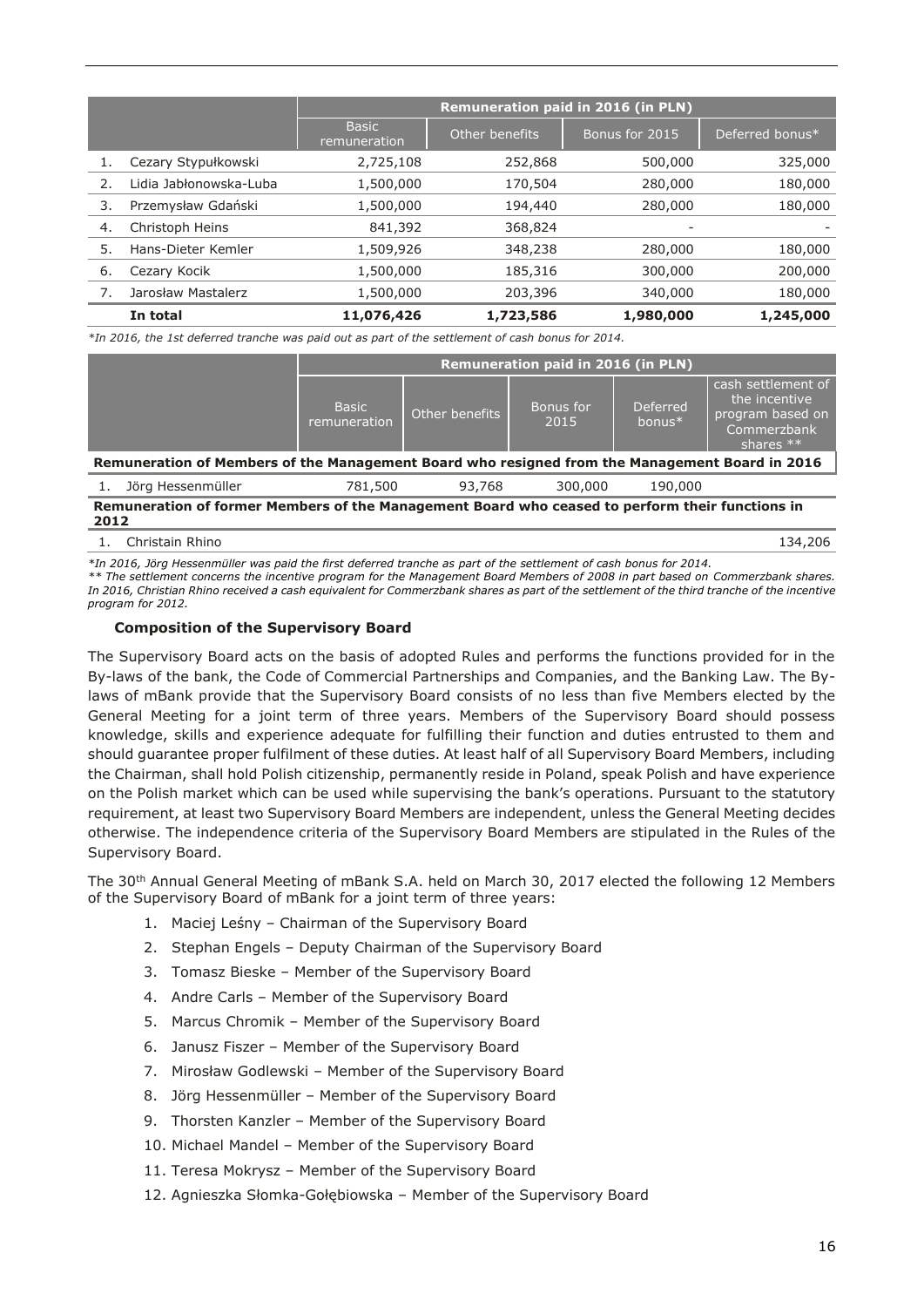Detailed information on mBank Supervisory Board Members as at December 31, 2017, is presented in the table below.

## **Maciej Leśny - Chairman of the Supervisory Board**

Maciej Leśny graduated from the Faculty of Economic Sciences at Warsaw University in 1969. During his professional career, Mr Leśny worked for 6 years in the shipbuilding industry in Gdańsk and 8 years for Zakłady Elektronicznej Techniki Obliczeniowej. For more than 22 years, he worked in the central state administration, including 8 years in the position of Undersecretary of State: in the Ministry of Foreign Economic Co-operation; the Ministry of Economy; the Ministry of Economy, Labour and Social Policy; and finally in the Ministry of Infrastructure.

He completed a post-graduate course and training courses at universities in the USA: Michigan University (Business School of Administration) and De Paul University (Chicago). In 1992-1993, as a holder of scholarship granted by the US government, Mr Leśny studied at the American University in Washington, DC. During his scholarship time, he took part in a four-month internship at the World Bank and completed a privatization training course in the International Monetary Fund.

From March 1994 to 1998, Mr Leśny was the Chairman of the Supervisory Board of mBank (former BRE Bank). Then, until December 2001, he was a Member of the Supervisory Board. In 2004, Mr Leśny was re-elected the Chairman of the Supervisory Board.

## **Stephan Engels - Deputy Chairman of the Supervisory Board**

Mr Engels is a graduate of the University of St. Gallen in Switzerland. In the period of 1988-1993, he worked at Daimler-Benz AG's Internal Audit Department. Afterwards he headed the Regional Controlling (Europe) at debis AG for three years. From 1996 to 2000, he served as the Chief Financial Officer at debis AirFinance B.V. In 2000, Mr Engels joined DaimlerChrysler Bank AG as the Member of the Board for Credit, and then CFO and IT. In 2003, he took the position of the Member of the Board for Finance, Controlling, Risk Management & Strategy at DaimlerChrysler Services AG. From 2007 to 2012, he was a Member of the Executive Committee of Mercedes-Benz Car Group for Finance & Controlling and the Head of Management Group Controlling at Daimler AG.

Since April 1, 2012, Member of the Board, Chief Financial Officer at Commerzbank AG.

#### **Tomasz Bieske - Member of the Supervisory Board**

Mr Bieske studied economy at the University of Cologne. He worked in Dresdner Bank's head office in Frankfurt for six years. In 1990, Mr Bieske co-founded Arthur Andersen in Poland and became the Head of Financial Markets Group responsible for cooperation with financial sector clients. He participated in most key projects in the financial services sector including preparation of public offerings of PKO BP S.A and Kredyt Bank S.A. as well as audits of financial statements of the National Bank of Poland, PKO BP S.A., Pekao S.A., Getin Holding and a number of other banks. He managed many advisory projects in the banking sector.

Since 2011, he has been participating in the work of the committee for legal and business regulatory changes of the cooperative banking sector and closely cooperating with the Polish Bank Association (Związek Banków Polskich) and the National Association of Cooperative Banks (Krajowy Związek Banków Spółdzielczych). Tomasz Bieske has professional qualifications of a Polish statutory auditor. Until June 30, 2013, he worked for Ernst & Young.

#### **Andre Carls - Member of the Supervisory Board**

Having studied business economics and completed a doctorate at the University of Cologne, Dr Carls joined Commerzbank through an international trainee programme in 1990.

He held positions in corporate finance and capital markets areas in Frankfurt. Later he became the Executive Director of the investment banking line of Commerzbank in London.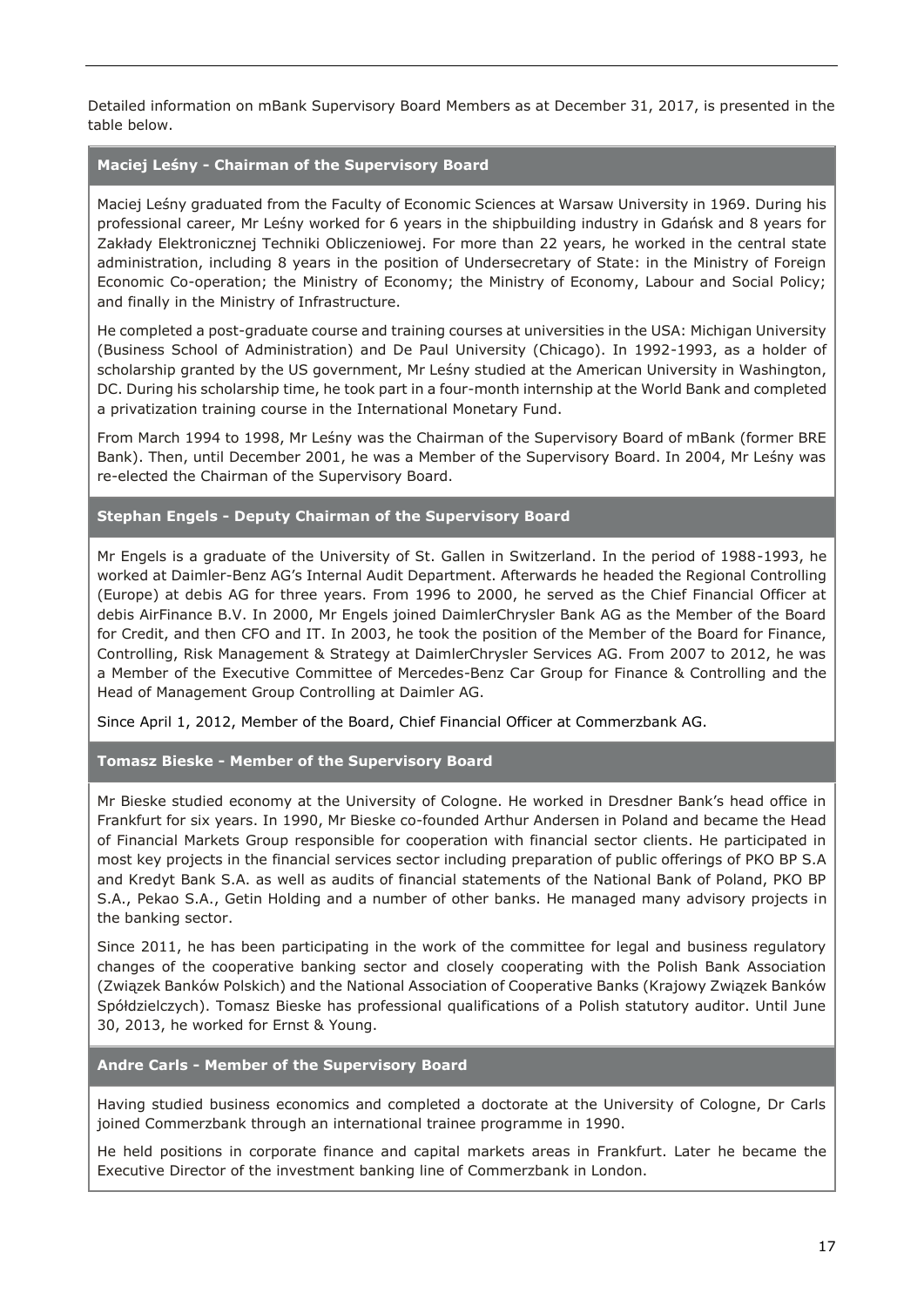From 2000 to 2008, Dr Carls was a Member of the Board of Managing Directors of comdirect bank AG, from September 2002 to November 2004 he served as the company's CFO and from November 2004 to March 2008 as its CEO. From March to September 2008, he was the Vice-President of the Management Board and CFO of BRE Bank S.A.

From March 2008 to December 2013, Dr. Carls was the CEO of Commerzbank Auslandsbanken Holding AG and managed the Central & Eastern Europe Holding segment at Commerzbank.

In the years 2014-2015, Dr. Carls took over the position of Managing Director of the segment of mediumsized corporate clients for the northern regions and western Germany, while from 2015 he is responsible for the Western Germany region.

**Marcus Chromik - Member of the Supervisory Board**

Marcus Chromik studied physics in Göttingen, Kiel and Munich. He also spent some time in the US, where he engaged in scientific research at Michigan State University. Mr Chromik holds a PhD in nuclear physics.

He started his professional career with McKinsey in 2001. In 2004, he joined Postbank Group, where he held various executive positions, being responsible for, among other things, new issues and syndication, liquidity management and Credit Treasury. Later he served as the Chief Market Risk Officer in Commerzbank's markets and corporates segment for more than three years, where he was responsible for the Bank's market and liquidity risk management. As of 2012, Dr Chromik became a Divisional Board Member, Chief Credit Risk Officer at Commerzbank.

On January 1, 2016, he was appointed Member of the Board of Managing Directors at Commerzbank AG, Chief Risk Officer.

**Janusz Fiszer - Member of the Supervisory Board**

Dr. Janusz Fiszer is a legal advisor and a certified tax advisor. He is a graduate the Faculty of Law and Administration of the University of Warsaw, a specialist in the field of tax and financial law. Since 1980, Janusz Fiszer has been an employee of the University of Warsaw, the Faculty of Management. In addition, since 1991, he has been a senior advisor at the White & Case international law firm and also, from 1998 to 2012, he served as partner in this company. From 2012 to 2013, Dr Fiszer was a partner in the tax & legal department of the PricewaterhouseCoopers (PwC) international advisory company and in January 2014, he joined the GESSEL law firm as a partner.

Moreover, he is a lecturer in international tax law at the Postgraduate Programme of International Tax Strategies at Warsaw School of Economics (SGH). Janusz Fiszer was a scholarship holder of the University of Kansas School of Business in Lawrence, Kansas, USA (1982-1983) and of Deutscher Akademischer Austauschdienst (DAAD) as well as of the Fritz Thyssen Foundation (Fritz Thyssen Stiftung) at the University of Munich in Germany (1988-1989 and 1990). Since 1993, he has been a member of the editorial board of the *Monitor Podatkowy* monthly journal. Since the 1990s, he has worked as a correspondent for the *Tax Notes International* professional periodical in the USA. Since 2004, he has been writing regular commentaries for the *Dziennik Gazeta Prawna* daily. Janusz Fiszer is a cofounder and a member of the Supervisory Board of the Polish branch of the International Fiscal Association (IFA).

**Mirosław Godlewski - Member of the Supervisory Board**

Mirosław Godlewski completed the MBA programme at Warsaw University of Technology, the MBA programme at Ashridge Management College and Harvard Business School Advanced Management Program.

He is the Executive Chairman of Apteka Gemini, Senior Advisor at BCG, a Member of the Supervisory Board of Celon Pharma S.A., a Member of the Supervisory Board of Netia S.A. and the so-called "Angel Investor" at Hedgehog Fund.

Mr Godlewski was a member of the Supervisory Board at ABC Data SA and a member of the Nomination and Remuneration Committee. In 2007-2014, he was the President and CEO of Netia S.A. He also held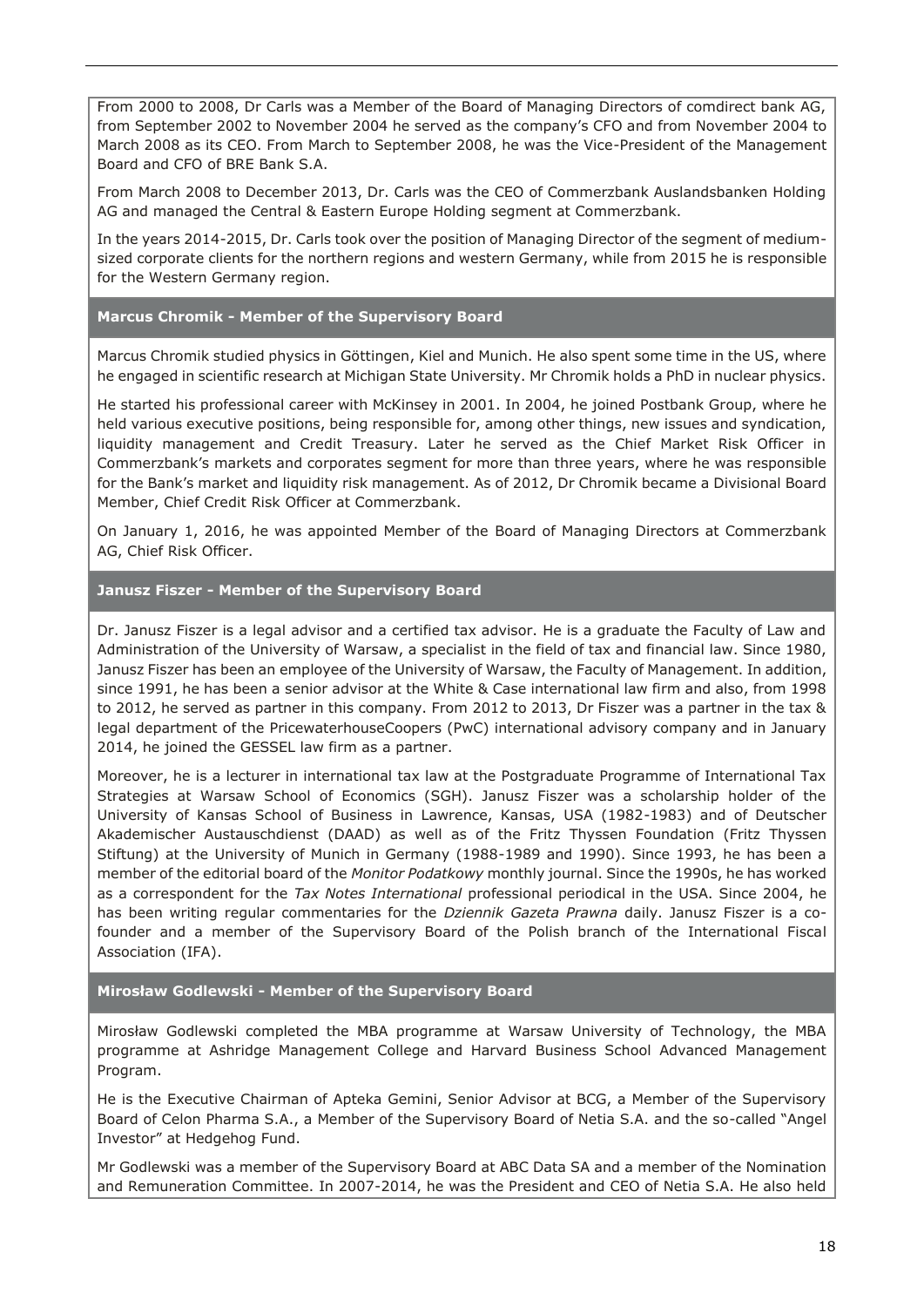executive positions with Opoczno S.A., Pepsi Cola General Bottlers-Polska Sp. z o.o., DEC Sp. z. o.o. and MEMRB Polska.

#### **Jörg Hessenmüller - Member of the Supervisory Board**

Jörg Hessenmüller graduated from Hochschule für Bankwirtschaft in Frankfurt am Main in 1997 and was awarded the title of Master in Management (Diplom–Betriebswirt (FH)). From 1989 to 2009, he worked for Dresdner Bank, holding the position of, among others, Head of Financial Control responsible for London, New York, Moscow, Sao Paulo and Asia. In 2009, Mr Hessenmüller was appointed the Managing Director in Commerzbank Group and worked as Head of Investment Banking Finance, Group Finance. From April 2012 to June 2016, he was the Member of the Management Board of mBank S.A., Chief Financial Officer.

Since July 2016, Mr Hessenmüller has been the Managing Director in Commerzbank Group responsible for Group Management Development & Strategy.

## **Thorsten Kanzler - Member of the Supervisory Board**

Thorsten Kanzler studied mechanical engineering and economics at the University of Technology in Darmstadt (Germany), where he obtained the Diplom-Wirtschaftsingenieur (M.Sc. Eng.).

From 1991 to 2004, he was employed with Deutsche Bank AG, holding various positions in the treasury and risk management area in Frankfurt, New York, Sydney and London.

Between 2004 and 2007, Mr Kanzler was the Group Treasurer and the Divisional Board Member of Corporate & Investment Banking in WestLB AG in Düsseldorf.

From May 2007, he held the position of the Head of Group Treasury & Capital Management at Dresdner Bank AG in Frankfurt am Main. Since the beginning of 2009, he has been the Divisional Board Member for Group Treasury at Commerzbank AG. Mr Kanzler is responsible for assets and liabilities management, risk management, capital management and capital market funding.

#### **Michael Mandel – Member of the Supervisory Board**

He is a graduate of Business Administration at the University of Münster. Between 1986 and 2000, he worked for Dresdner Bank AG, where he was responsible for private banking. In the years 2000-2002, he was a consultant in McKinsey & Company.

Since 2002, he has worked for Commerzbank AG, first as the Head of Business Development for the Private Customer Segment, and then the Group Manager for Private and Business Customers. In 2008, he was appointed CEO of Comdirect Bank AG. Since 2010, he has served as the Divisional Board Member for Private Customers at Commerzbank AG. In May 2016, Michael Mandel was appointed the Member of the Board of Managing Directors at Commerzbank AG responsible for the segment of "Private and Business Customers".

#### **Teresa Mokrysz - Member of the Supervisory Board**

Ms Mokrysz graduated from the Academy of Economics (now the University of Economics) in Katowice (1978). In 1990, she created the Mokate brand, one of the most recognisable Polish brands in the world. She transformed a small family-run company into an international business. As one of the owners, Ms Mokrysz runs eight Mokate enterprises headquartered in Poland and in other countries of Central Europe. She built production plants in the Polish towns of Żory and Ustroń from scratch and expanded a production plant near Prague (producing coffee, tea and intermediate products for the food industry). She has successfully launched her products in several dozen countries on all the continents.

In 2000, the International Association of Women Entrepreneurs from Los Angeles awarded her the title of the "Most Entrepreneurial Woman in the World". Moreover, Ms Mokrysz received a number of prestigious awards in Poland and abroad, including the "Leader of the Decade" title granted by *Gazeta Wyborcza*, and the "Success of the Decade" title granted by the *Businessman Magazine*. She funds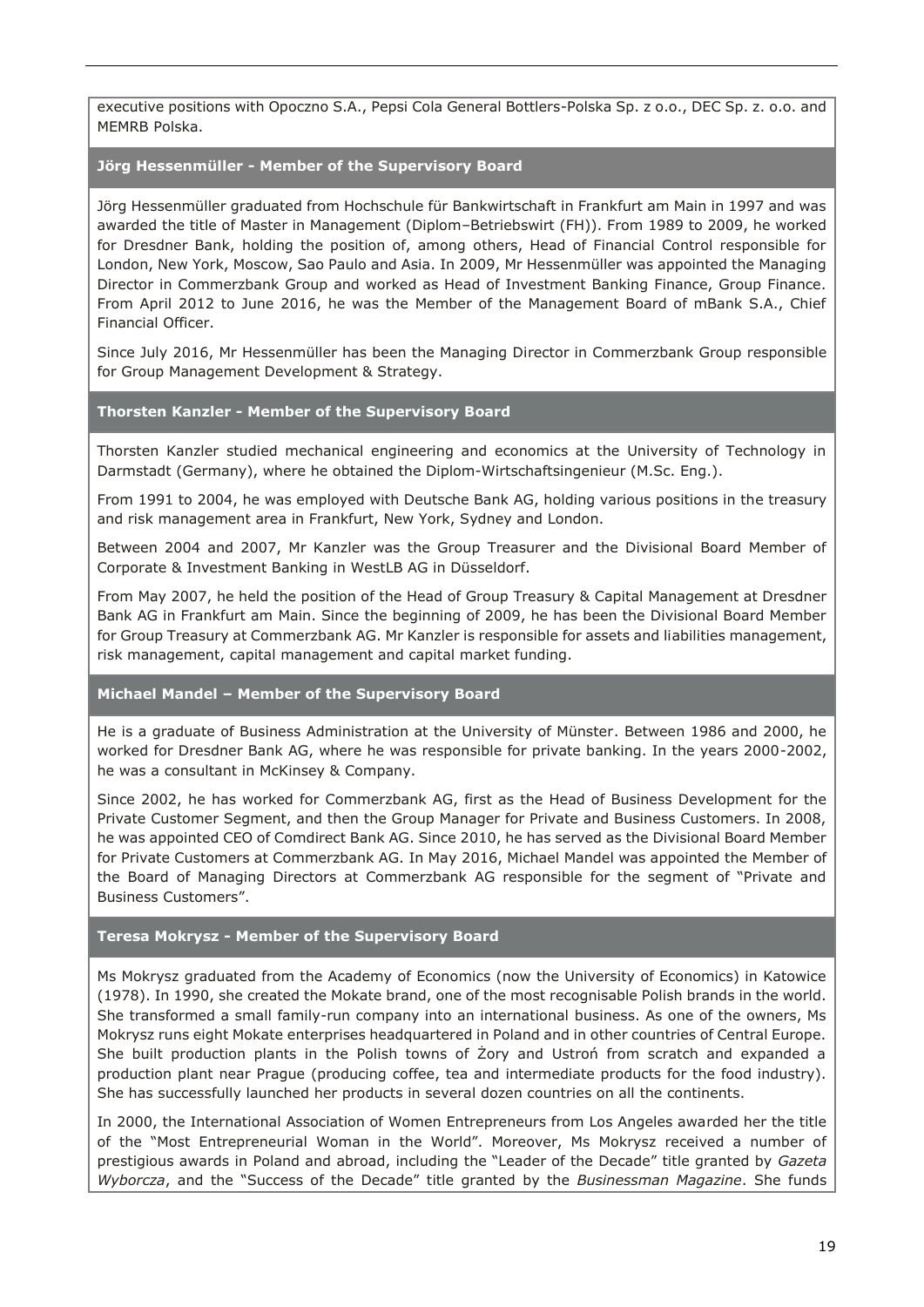scholarships for talented and underprivileged young people and provides financial support to health care institutions, nursing care homes, orphanages and schools.

**Agnieszka Słomka-Gołębiowska - Member of the Supervisory Board**

Ms Słomka-Gołębiowska holds PhD in economics. She is a graduate of Warsaw School of Economics specializing in finance and banking and completed the MBA programme of the French Institute of Management (IFG). She obtained her PhD degree at Warsaw School of Economics (SGH). Ms Słomka-Gołębiowska works as a lecturer at Warsaw School of Economics and she conducts research into corporate governance. She attended several Executive Education courses, e.g. the IESE-Harvard Business School programme.

From 2006 to 2009, she was the Director in the Industrial Development Agency responsible for corporate governance, and before that, a consultant for private and public companies at Arthur Andersen. Since 2006, she has been a member of supervisory boards. Agnieszka Słomka-Gołębiowska was a holder of the Alexander von Humboldt Fellowship at the University of Münster and the Polish-American Fulbright Fellowship at the University of California, Berkeley. She was also a visiting scholar at universities in Cambridge (MIT), Tucson (UOA), Münster, Copenhagen (CBS), Birmingham (BBS), Berlin (HSoG), Genoa (UoG - Law School), Vienna (WU) and Florence (UniFi). She is the author of many publications on corporate governance.

The four independent members of the Supervisory Board are: Tomasz Bieske, Janusz Fiszer, Mirosław Godlewski and Agnieszka Słomka-Gołębiowska. Maciej Leśny and Teresa Mokrysz do not meet the independence criterion due to the fact that they have been sitting on the Supervisory Board for over twelve years.

Andre Carls, Marcus Chromik, Stephan Engels, Jörg Hessenmüller, Thorsten Kanzler and Michael Mandel are not independent members due to their relationship with the main shareholder of mBank.

## **Powers and procedures of the Supervisory Board**

The responsibilities of the Supervisory Board include, in particular, the following matters:

- Advising and supervising the Management Board in defining internal guidelines for the activity of the bank, especially for the areas subject to risks, including the bank's credit policy, investment policy, guarantee policy, compliance policy, and approving the Management Board's proposals concerning the general organisational structure of the bank.
- **I** Supervising compliance of the bank's risk-taking regulations with the strategy and financial plan of the bank.
- **Approving the disclosure policy rules concerning risk management and capital adequacy adopted by** the Management Board.
- **Approving strategies and procedures for the internal control system, the risk management system, the** internal capital assessment process, capital management and capital planning, as proposed by the Management Board.
- **Assessing the adequacy and effectiveness of the risk management system.**
- **Reviewing regular and exhaustive reports presented by the Management Board on all relevant issues** related to the activity of the bank, the risks of its activity, and the means and effectiveness of risk management.
- **Preparing a concise assessment of the position of the bank to be presented to the Annual General** Meeting and attached to the annual report of the bank for the previous financial year.
- **Approving the Bank's annual financial plans, multi-year growth plans, as well as the strategy of the** bank and the rules of prudent and stable management of the bank.
- **Reviewing any motions and matters to be decided in a resolution of the General Meeting, including** draft resolutions of the General Meeting; the Supervisory Board prepares the justification for draft resolutions to be presented to the General Meeting for approval.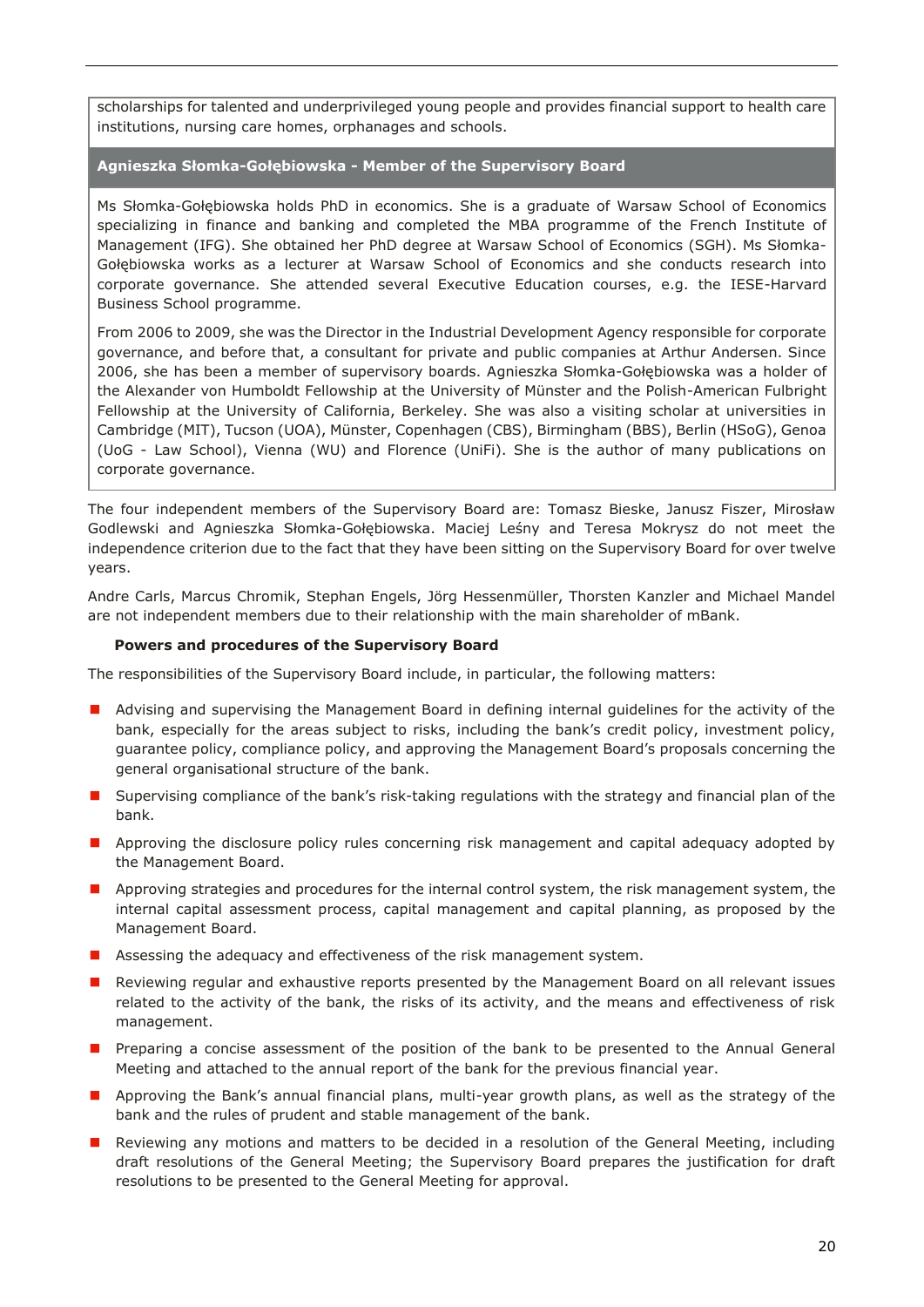- **I** Issuing and approving rules provided for in the By-laws of the bank.
- **Appointing and dismissing the President of the Management Board, the Vice-Presidents of the** Management Board and other Members of the Management Board subject to the procedures laid down in the Banking Law Act and taking into account relevant qualifications for the functions assigned to them.
- Defining the terms of contracts and remuneration of the Management Board.
- **Authorizing the Chairperson of the Supervisory Board to represent the bank in agreements with the** Management Board Members, including the conclusion of management contracts with Management Board Members.
- **Approving conclusion or amendment of any significant contract or agreement with the Members of the** Management Board or the Supervisory Board.
- **Approving conclusion, amendment or termination of any significant affiliation or co-operation** agreements.
- **Analyzing reports of the Internal Audit Department Director received at least once per year.**

Meetings of the Supervisory Board are convened by the Chairperson of the Supervisory Board on his or her own initiative, or on request of the Management Board, or on request of a Supervisory Board Member, no less frequently than three times a year. All Management Board Members participate in the meetings of the Supervisory Board except for those agenda items which directly concern the Management Board or its Members.

Resolutions of the Supervisory Board are adopted by a simple majority of votes. In the case of an equal number of opposing votes, the Chairman of the Supervisory Board has the casting vote.

No resolution should be passed without the consent of the majority of the Independent Members of the Supervisory Board on the following matters:

- **n** any benefits provided by the bank or any entities associated with the bank to the Members of the Management Board.
- $\blacksquare$  consent for the bank to enter into a significant agreement with an entity associated with the bank, a Member of the Supervisory Board or the Management Board, and entities associated with them.

The Supervisory Board has four committees: the Executive and Nomination Committee, the Risk Committee, the Audit Committee, and the Remuneration Committee. Members of the Committees are presented below (in the first place - Chairperson of the Committee).

| <b>Executive and Nomination</b><br><b>Committee</b> | <b>Risk Committee</b>                                                    | <b>Audit Committee</b>                                                       | <b>Remuneration</b><br><b>Committee</b> |
|-----------------------------------------------------|--------------------------------------------------------------------------|------------------------------------------------------------------------------|-----------------------------------------|
| Maciej Leśny-<br>Przewodniczący                     | Marcus Chromik -<br>Przewodniczący                                       | Tomasz Bieske -<br>Przewodniczący                                            | Andre Carls -<br>Przewodniczący         |
| Andre Carls - Członek                               | Mirosław Godlewski -                                                     | Andre Carls - Członek                                                        | Tomasz Bieske - Członek                 |
| Stephan Engels- Członek                             | Członek                                                                  | Janusz Fiszer - Członek                                                      | Stephan Engels - Członek                |
| Teresa Mokrysz- Członek                             | Thorsten Kanzler - Członek<br>Agnieszka Słomka-<br>Gołebiowska - Członek | Jörg Hessenmüller -<br>Członek<br>Agnieszka Słomka-<br>Gołebiowska - Członek | Maciej Leśny - Członek                  |

The tasks of the Executive and Nomination Committee involve, in particular, exercising regular supervision over the bank's activity in the periods between meetings of the Supervisory Board. The Executive Committee authorises the Management Board to acquire, encumber or dispose of real estate, perpetual usufruct rights or interests in real estate, shares in companies and partnerships, and other fixed assets if the value of a transaction exceeds 1% of the bank's own funds. Such authorisation is not required if the aforesaid acquisition took place as part of enforcement or bankruptcy proceedings, including bankruptcy proceeding with the possibility to make an arrangement or other settlement with the bank's debtor or in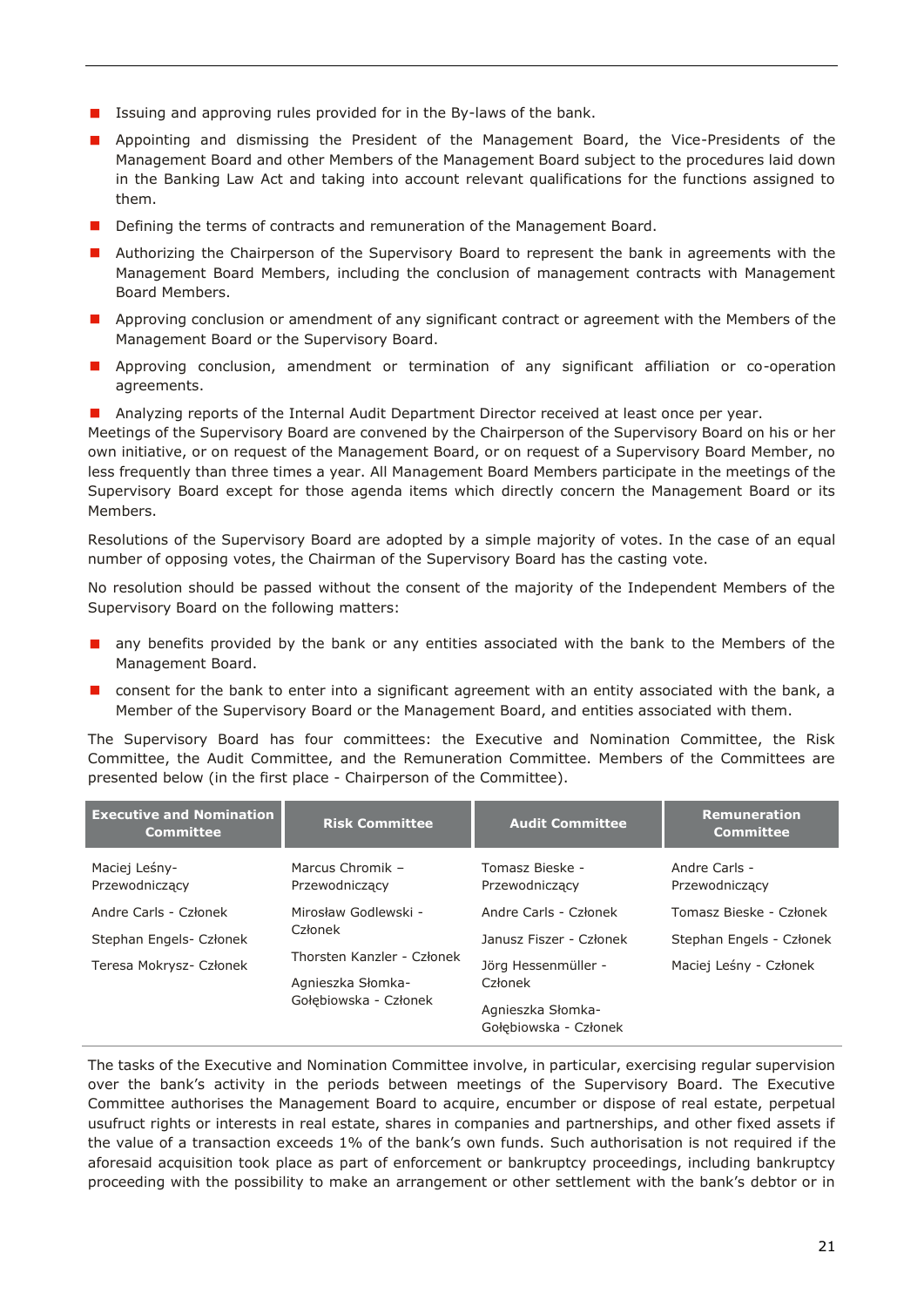the case of disposal of assets so acquired. The Committee is also responsible for recruitment for the positions of Management Board and Supervisory Board Members.

The Audit Committee issues opinions about the selection of the bank's statutory auditor by the General Meeting, recommends whether the Supervisory Board should approve or reject financial statements, exercises regular supervision over the internal control system at the bank, and approves changes proposed by the Management Board of the bank as regards the head of the Internal Audit Department. The Audit Committee must have at least one independent Supervisory Board Member with qualifications and experience in accounting and finance.

The Risk Committee has among others the following tasks: exercising permanent supervision over credit risk, market risk, operational risk, and liquidity risk. Moreover, the Risk Committee issues recommendations for approval or rejection of exposures posing single entity risk, in accordance with the parameters defined by the Supervisory Board at the time. Moreover, the Risk Committee provides the Supervisory Board with recommendations for approval or rejection of transactions, provided for in the Banking Law, concluded between the bank and Members of the bank's authorities, and recommendations for approval or rejection of the bank's disclosure policy regarding risk management.

The tasks of the Remuneration Committee include among others: reviewing issues related to the remuneration principles and amounts of remuneration paid to the Members of the Management Board, setting the remuneration levels, presenting opinions concerning approval for Members of the Management Board of mBank to engage in competing activity, issuing recommendations to the Supervisory Board regarding the general guidelines for the Management Board on the level and structure of remuneration for the bank's senior management and the policy on variable components of remuneration paid to persons holding managerial positions at the bank. Moreover, the Committee monitors the level and structure of remuneration paid to senior managers.

All standing committees of the Supervisory Board make reports on their activity in the past reporting year available to the shareholders. The aforesaid reports are appended to the set of materials for the Annual General Meeting.

The amount of monthly remuneration of the Members of the Supervisory Board was set in Resolution No. 50 regarding the remuneration rules for the Members of the Supervisory Board of mBank S.A. adopted by the 30th Annual General Meeting of mBank S.A. held on March 30, 2017. The Chairperson of the Supervisory Board earns PLN 17,000 monthly, the Deputy Chairperson - PLN 14,500 monthly, while Members of the Supervisory Board earn PLN 12,000 monthly each.

Additional monthly remuneration is granted for the participation in standing committees: 50% of monthly remuneration of a Supervisory Board Member for the first committee and 25% for participating in another committee. No additional remuneration is paid to a Member of the Supervisory Board who sits on three or more Standing Committees of the Supervisory Board. However, a Supervisory Board Member performing the function of the Chairperson of the Audit Committee of the Supervisory Board of the bank is entitled to additional remuneration equal to 80% of the sum of remuneration he or she is paid.

|     |                       | <b>Remuneration paid in 2017</b><br>(in PLN) | <b>Remuneration paid in 2016</b><br>(in PLN) |
|-----|-----------------------|----------------------------------------------|----------------------------------------------|
| 1.  | Maciej Leśny          | 367,235                                      | 367,235                                      |
| 2.  | Stephan Engels        |                                              |                                              |
| 3.  | <b>Tomasz Bieske</b>  | 319,656                                      | ۰                                            |
| 4.  | Andre Carls           | 279,000                                      | 252,000                                      |
| 5.  | <b>Marcus Chromik</b> | ۰                                            | -                                            |
| 6.  | Janusz Fiszer         | 162,000                                      | -                                            |
| 7.  | Mirosław Godlewski    | 162,000                                      |                                              |
| 8.  | Joerg Hessenmueller   | 210,000                                      | -                                            |
| 9.  | Thorsten Kanzler      | 216,000                                      | 216,000                                      |
| 10. | Michael Mandel        |                                              |                                              |

The remuneration of the Supervisory Board for 2016-2017 is presented in the table below.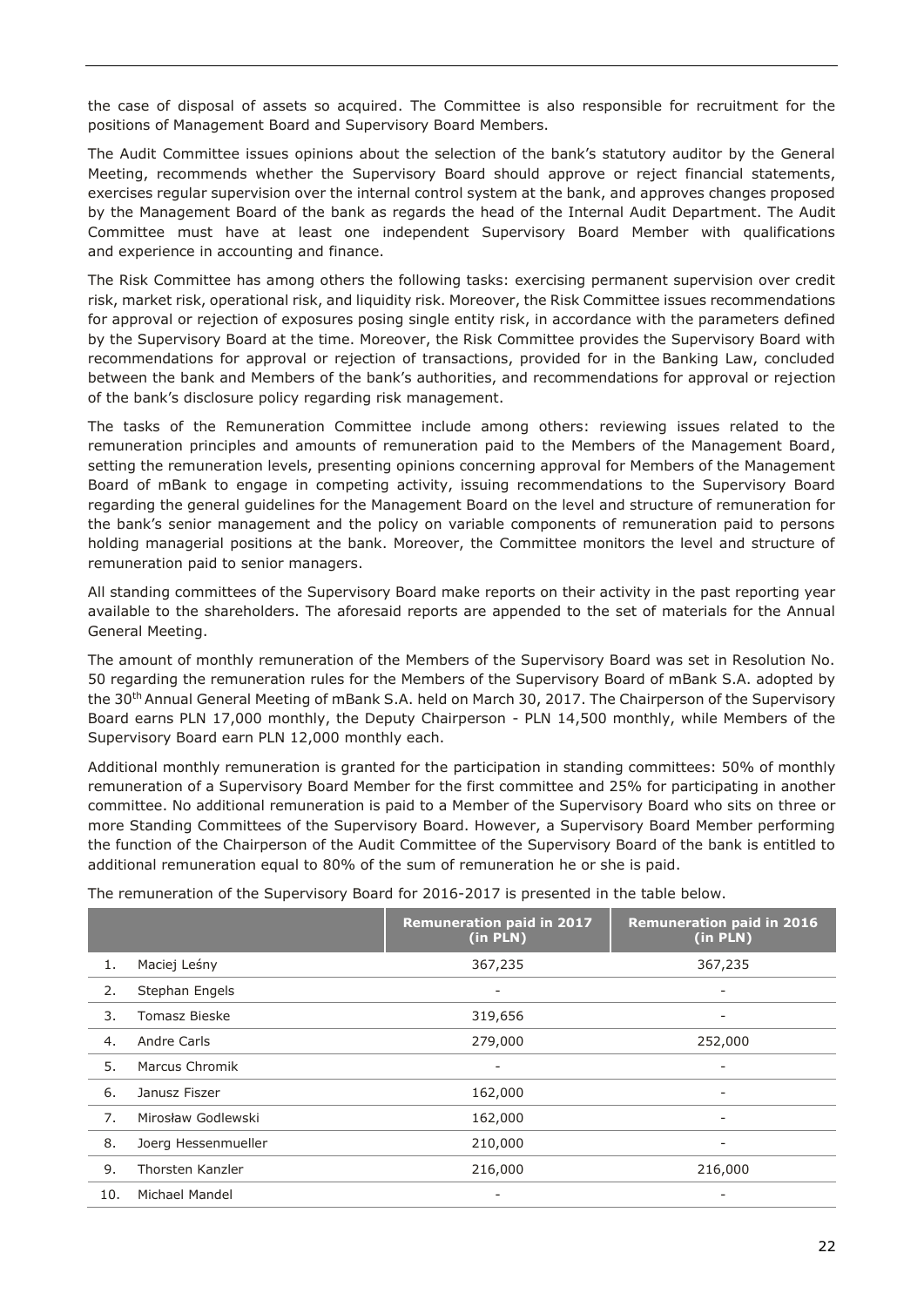|     | Razem                        | 2,332,175 | 1,863,765                |
|-----|------------------------------|-----------|--------------------------|
|     | Martin Blessing***           | -         | $\overline{\phantom{a}}$ |
|     | Martin Zielke**              | -         | $\overline{\phantom{0}}$ |
|     | Marek Wierzbowski*           | 54,000    | 216,000                  |
|     | Waldemar Stawski*            | 55,812    | 221,435                  |
|     | Wiesław Thor*                | 37,812    | 149,435                  |
| 12. | Agnieszka Słomka-Gołębiowska | 248,435   | 221,435                  |
| 11. | Teresa Mokrysz               | 220,225   | 220,225                  |

*\* The term of office expired on 30 March 2017.*

*\*\* Mr Martin Zielke resigned from his position as of December 15, 2016.*

*\*\*\* Mr Martin Blessing resigned from his position as of April 30, 2016.*

#### **Activity of the Supervisory Board and its Committees in 2017**

In 2017, the Supervisory Board held six meetings and adopted 81 resolutions. The resolutions covered all areas of the bank's operation and were consistent with the scope of supervisory functions specified in generally applicable laws, the Banking Law, KNF recommendations, corporate governance principles, and the bank's By-laws and the Rules of the Supervisory Board.

The adopted resolutions concerned among others:

- **Approval of financial statements of mBank and mBank Group and the set of financial statements,** reports and other materials for the Annual General Meeting.
- **Adoption of the Financial Plan for 2018 and the Medium-Term Plan for 2018-2021.**
- **Approval of the assessment of mBank's application of the Corporate Governance Principles for** Supervised Institutions in 2016.
- **Allocation of funds to mBank Foundation.**
- **Approval of changes in the composition of the Management Board of mBank S.A.**
- **Approval of the general organisational structure of mBank and the division of powers among Members** of the Management Board and Managing Directors of mBank.
- **Approval of the Identification and Remuneration Policies for the employees of mBank S.A.**
- **Approval of documents of the Internal Audit Department, including the 2016 Report and the 2017 Audit** Plan.
- **Approval of the Report on Compliance Risk Management at mBank S.A. and the Brokerage Bureau** Compliance Report.
- **Approval of reports on the performance of outsourcing tasks and supervision over claim and complaint** handling processes.
- **Approval of the Conflict of Interest Management Policy of mBank S.A.**
- **Approval of the documentation and reports on the review of the Internal Capital Adequacy Assessment** Process (ICAAP) and the Internal Liquidity Adequacy Assessment Process (ILAAP) at mBank Group.
- **Approval of strategies requiring approval of the Risk Committee and the Supervisory Board, including** the mBank Group Risk Management Strategy; the Market, Liquidity and Concentration Risk Management Strategies; the Corporate and Retail Credit Risk Management Strategies; the Operational Risk Management Strategy as well as the Reputation Risk Management Strategy.
- **Approval of policies requiring approval of the Risk Committee and the Supervisory Board, including the** Models Management Policy and mBank Group Capital Management Policy.
- **Approval of the Book of Limits Rules for Limiting Risk of mBank Group and approval of strategic risk** limits, including their values and validity periods.
- **Approval of the Information Policy of mBank S.A. on Capital Adequacy.**
- **Approval of the Contingency Plan in the event of a threat of losing financial liquidity by mBank S.A.**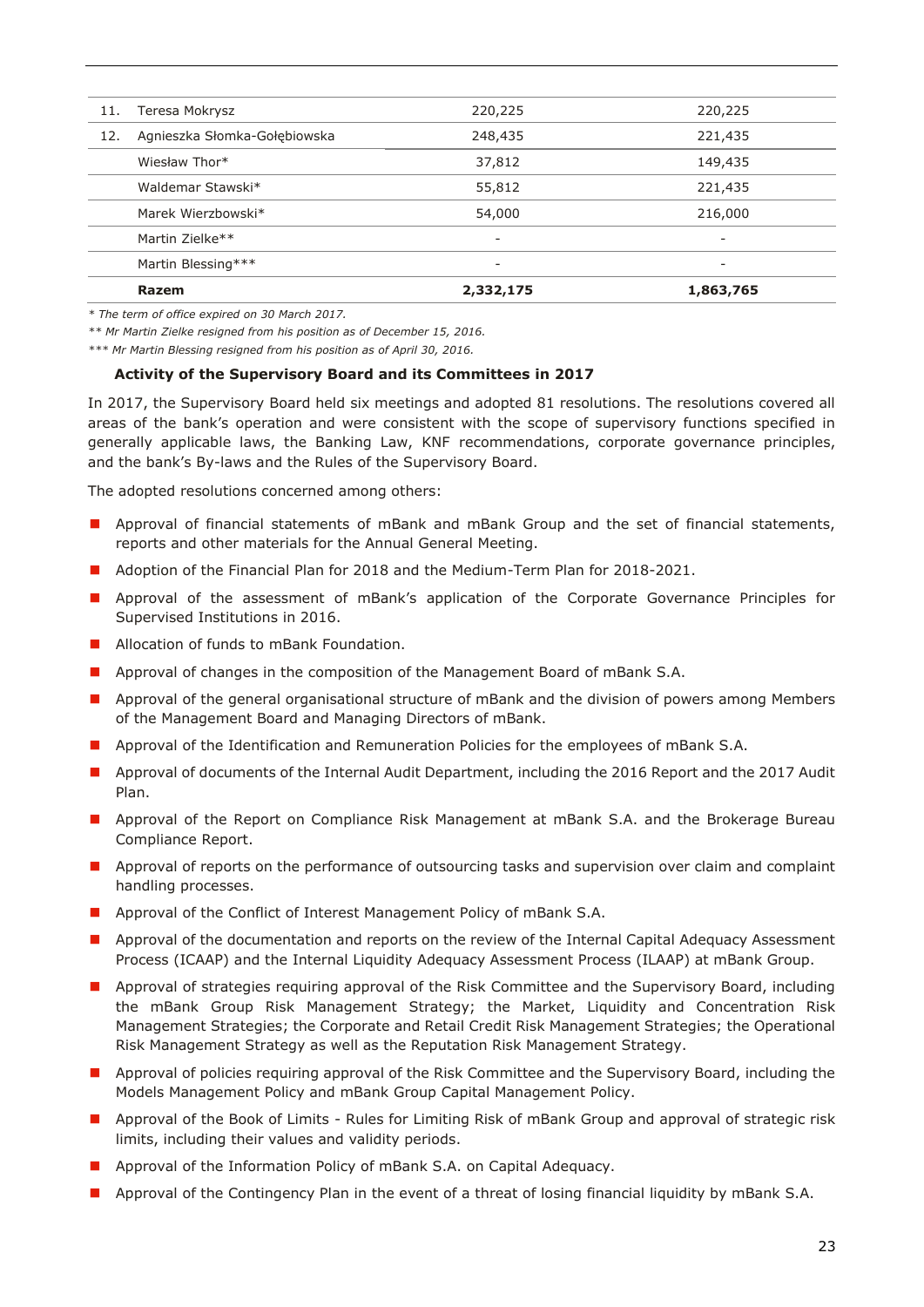- **Approval of the Recovery Plan of mBank Group.**
- **Approval of the Business Continuity Management Policy of mBank S.A.**
- **Approval of the Bancassurance Policy of mBank S.A.**
- Consent to mBank's conclusion of amending annexes to agreements signed with AXA.
- **OI** Consent to termination of the Cooperation Agreement and the Investment Agreement signed with Orange Polska S.A.
- Creation of the Supervisory Board Working Group on IT.
- **Adoption of the consolidated text of mBank's By-laws and approval of the Rules of the Supervisory** Board of mBank S.A. and the Rules of the Audit Committee of the Supervisory Board of mBank S.A.
- **Approval of policy on selection of an audit firm and the performance of services other than audit of** financial statements by the firm auditing the financial statements of mBank S.A.
- **Approval of the procedure for selecting an audit firm at mBank S.A.**
- **Consent to the Vice-president of the Management Board's participation in authorities of a company** from outside mBank Group.

In addition, at its meetings in 2017, the Supervisory Board discussed and assessed the current results of mBank Group and individual business lines taking into account the financial plan.

Attendance of the Supervisory Board Members at Supervisory Board meetings in 2017 is presented in the table below.

|                                           | Attendance* |
|-------------------------------------------|-------------|
| Tomasz Bieske (since March 30, 2017)      | 4/4         |
| <b>Andre Carls</b>                        | 5/6         |
| Marcus Chromik                            | 6/6         |
| Jörg Hessenmüller                         | 5/6         |
| Stephan Engels                            | 6/6         |
| Mirosław Godlewski (since March 30, 2017) | 3/4         |
| Janusz Fiszer (since March 30, 2017)      | 4/4         |
| Thorsten Kanzler                          | 6/6         |
| Maciej Leśny                              | 6/6         |
| Michael Mandel                            | 5/6         |
| Teresa Mokrysz                            | 5/6         |
| Agnieszka Słomka-Gołębiowska              | 6/6         |
| Waldemar Stawski (since March 30, 2017)   | 2/2         |
| Wiesław Thor (since March 30, 2017)       | 2/2         |
| Marek Wierzbowski (since March 30, 2017)  | 2/2         |

*\* Attendance at meetings / number of meetings during the term of office* 

The Executive Committee worked until March 30, 2017. During that period the Committee conducted the initial selection of candidates for the Supervisory Board and three new candidates for the position of Management Board Members in accordance with the Adequacy Policy. Following the Supervisory Board's resolution of March 30, 2017, the new Executive and Nomination Committee was created and took over the functions and responsibilities of the Executive Committee. The Executive and Nomination Committee exercised ongoing supervision over the activity of the bank in the periods between the Supervisory Board's meetings in 2017. In October 2017, the Executive and Nomination Committee conducted the initial recruitment for the position of a Management Board Member.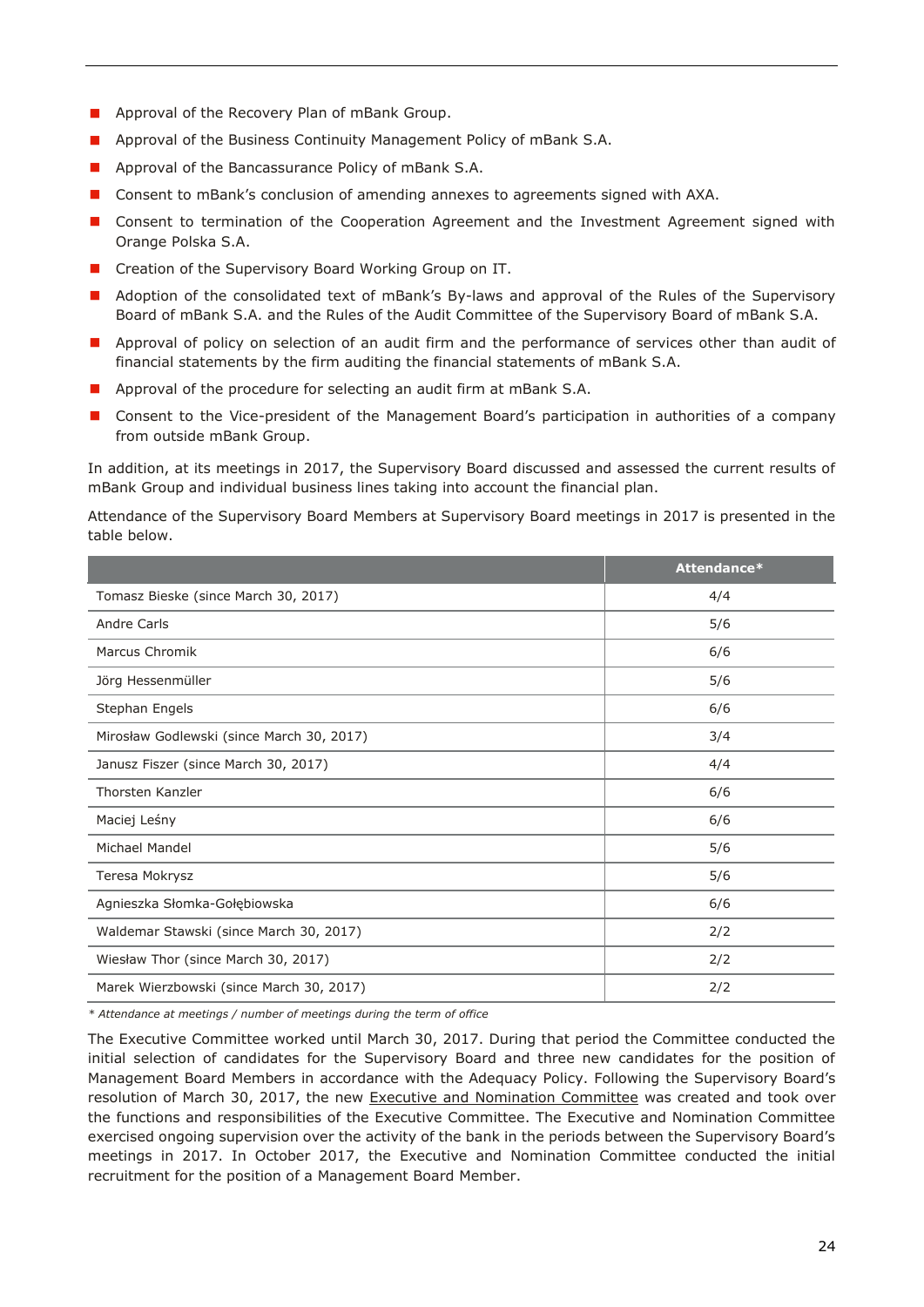The Audit Committee was regularly informed about the results and the financial position of the bank and the Group. It received and analysed information on actions taken in the key risk areas.

The Audit Committee held four meetings in 2017 and discussed, among others, the following:

- **O** Compliance of the process of preparing financial statements with the applicable law.
- Cooperation with the external auditor.
- **Conclusions from the audit of the annual financial statements of mBank Group for 2016.**
- Scope of the audit of the annual financial statements for 2017.
- Assessment of the internal control system at mBank in 2017.
- **Ongoing supervision of proposed changes to mBank's internal control system in 2017.**
- Ongoing supervision over the activity of the Internal Audit Department.
- **Approval of reports of the Compliance Department.**
- **Approval of the policy on mBank's selection of the external auditor.**
- Approval of the policy on mBank's cooperation with the external auditor.

The Audit Committee provided the Supervisory Board with, among others, recommendations on the approval of: Reports of the Management Board on the activity of mBank and mBank Group in 2016, and the financial statements for 2016, the annual report on compliance risk management at mBank in 2016, the report of the Outsourcing Coordinator on the implementation of the Outsourcing Policy at mBank in 2016 and the Audit Plan of the Internal Audit Department for 2017.

In 2017, the Risk Committee held four meetings, during which it discussed the following matters: changes in the economic situation in Poland and their impact on the bank, quarterly risk reports (capital adequacy, liquidity risk, credit risk, market risk, interest rate risk, non-financial risks including operational risk, key events in the risk area), as well as a range of issues related to mBank's portfolios, including dedicated presentations on corporate, investment, financial markets and retail portfolio risks. The Committee held an additional meeting in May during which it discussed the limits on mBank Group's exposure to the State Treasury and the central bank.

Other major issues considered by the Committee included the largest exposures, development of risk parameters, and loan loss provisions at the bank and in the Group. Furthermore, in accordance with its work plan, the Risk Committee discussed in detail the effectiveness of particular portfolios of the bank, analysing risk parameters, change directions and forecasts. It also reviewed the management strategies covering individual risks of mBank Group and the strategic risk limits. In addition, the Risk Committee issued a positive recommendation regarding the approval of the new Concentration Risk Management Strategy of mBank Group.

In 2017, the Risk Committee issued:

- 13 recommendations concerning exposures subject to single entity risk in accordance with the parameters defined by the Supervisory Board;
- 23 decisions concerning approval of a range of strategies and policies and other risk management documents requiring the Supervisory Board's approval.

The Remuneration Committee held four meetings in 2017 and issued 14 decisions. During its meetings the Remuneration Committee discussed and issued recommendations for the Supervisory Board regarding among others:

- **Adoption of periods in 2017 during which Risk Takers could acquire bonds and/or shares issued by** mBank S.A. under the Incentive Programme.
- **Assessment and definition of the MbO objectives for the Members of the Management Board of mBank.**
- The Risk Takers Identification Policy of mBank.
- $\blacksquare$  The Remuneration Policy for mBank employees.